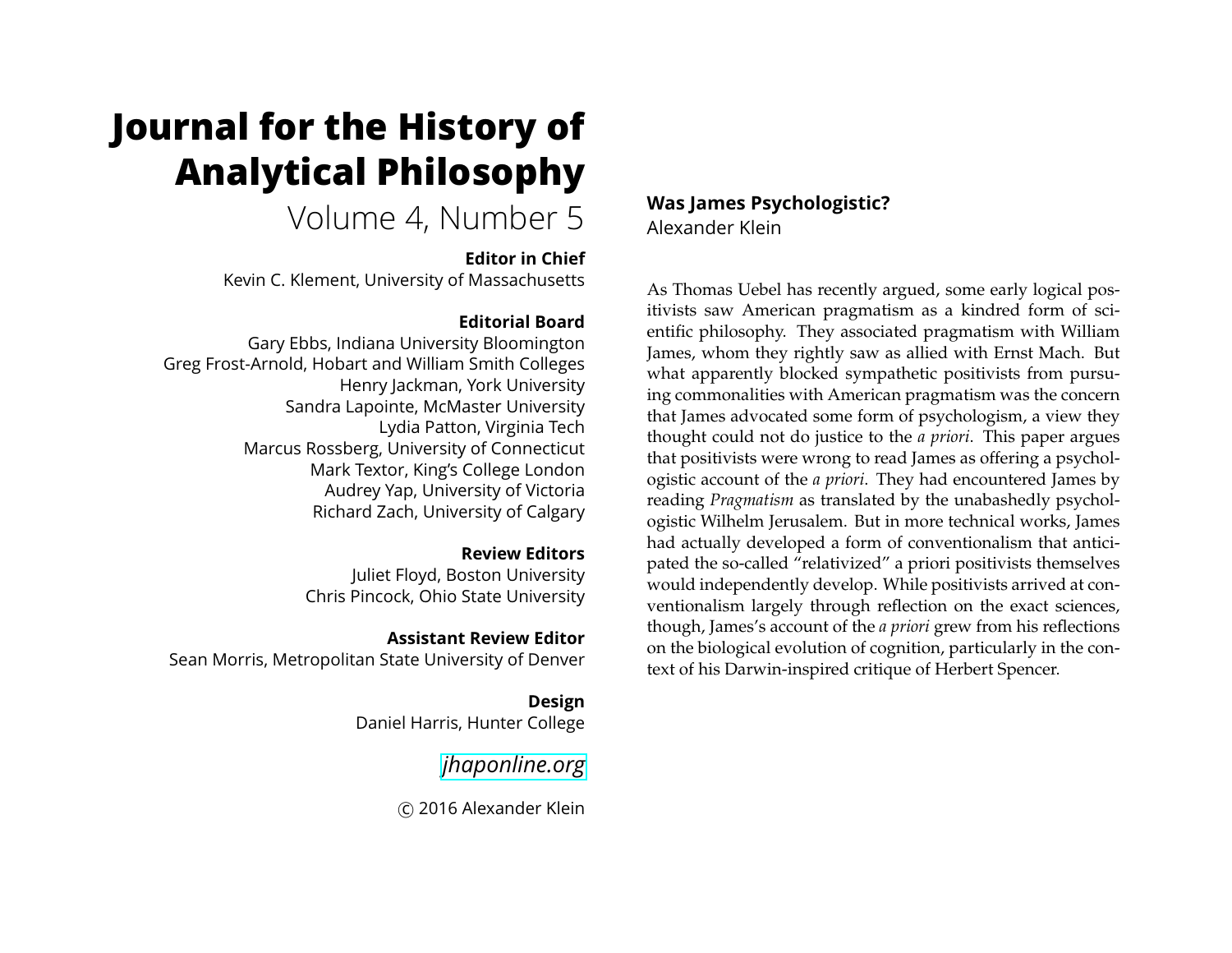# **Was James Psychologistic?**

Alexander Klein

#### **1. Introduction**

As historians of analytic philosophy have sloughed off the dead skin of old creation myths, new and vital issues concerning that movement's early intellectual context are emerging. The relationship between early logical positivism and contemporaneous branches of neo-Kantian philosophy now forms the subject-matter of a well established sub-genre (e.g., [Friedman](#page-19-0) [1999,](#page-19-0) [2000;](#page-19-1) [Richardson 1998\)](#page-21-0). Hot on its heels, the relationship between early analytic philosophy and *pragmatism* is quietly emerging as a subject of serious historical interest as well (e.g., [Misak 2013;](#page-20-0) [Richardson 2002,](#page-21-1) [2003,](#page-21-2) [2008;](#page-21-3) [Reisch 2005;](#page-21-4) [Isaac](#page-19-2) [2005;](#page-19-2) [Klein forthcoming\)](#page-20-1).

One reason is the growing realization that logical positivism emerged from a context in which many *different* groups claimed to be advancing some form of "scientific philosophy" in the early 20<sup>th</sup> century. The Marburg school of neo-Kantianism is perhaps the best-known part of this conversation, but American pragmatism also made important contributions to this broader milieu as well. One upshot of Thomas Uebel's careful paper [\(2015\)](#page-21-5) is that the early  $20<sup>th</sup>$ -century garden of scientific philosophies was not just widely variegated, but also widely crosspollinated as well. I want to press on one prominent assumption in Uebel's piece without intending to call into question this larger, and in my view profoundly under-appreciated, message.

What I want to investigate more closely is Uebel's contention that William James advocated a form of pragmatism that was (or should have been) attractive to the so-called "left wing" of

the Vienna Circle, *but for* James's psychologism. While it is routine to suggest that James advocated a psychologistic form of pragmatism (e.g., [Dilworth 2011;](#page-19-3) [Kuklick 1977,](#page-20-2) 266–67; [Bor](#page-18-0)[dogna 2008,](#page-18-0) chap. 5), I will argue that this widely-held assumption papers over important anti-psychologistic elements of his thinking. To be sure, there are some psychologistic moments in his oeuvre; but these moments have masked James's views about the ineliminable role of genuinely *a priori* elements in scientific theorizing and in cognition more generally. $^1$  $^1$  I will argue that these anti-psychologistic aspects of James's thought add up to a form of conventionalism that anticipates some early logical positivist views about the *a priori*. However, unlike those positivist forms of conventionalism, which were largely inspired by engagement with the exact sciences, James's conventionalism emerged largely from his reflections on Darwin's theory of natural selection.

I begin with an account of why James's alleged psychologism is important to Uebel's history. Then I will suggest that particularly in his scientific work, James was actually at pains to *reject* the form of psychologism I take to be at issue for early logical positivists like Frank, Neurath, and Hahn. Despite frequently describing anti-pragmatists as "intellectualists" (e.g., through-out [MT](#page-19-4) 1909), $^2$  $^2$  James had long sought a far more robust account of the *a priori* than one finds in traditional empiricism; so I will then investigate his efforts at developing his own positive view, which takes off from his criticism of naïvely evolutionary approaches to psychology, particularly as represented by Herbert Spencer. I will conclude by suggesting that the Jamesean *a priori* was closer in spirit to the kind of conventionalism Carnap and

<span id="page-1-0"></span><sup>1</sup>Since I have elsewhere discussed the role James sees for *a priori* presuppositions in science [\(Klein 2008\)](#page-20-3), in the present paper I will focus on his account of the *a priori* in cognition more generally.

<span id="page-1-1"></span><sup>&</sup>lt;sup>2</sup>Reference policy: [EP](#page-20-4) YYYY = [James 1978,](#page-20-4) where YYYY is the original publication year of the cited essay; [MT](#page-19-4)  $1909 =$  James  $1909/1978$ ; [PP](#page-19-5)  $1890 =$ [James 1890/1981.](#page-19-5)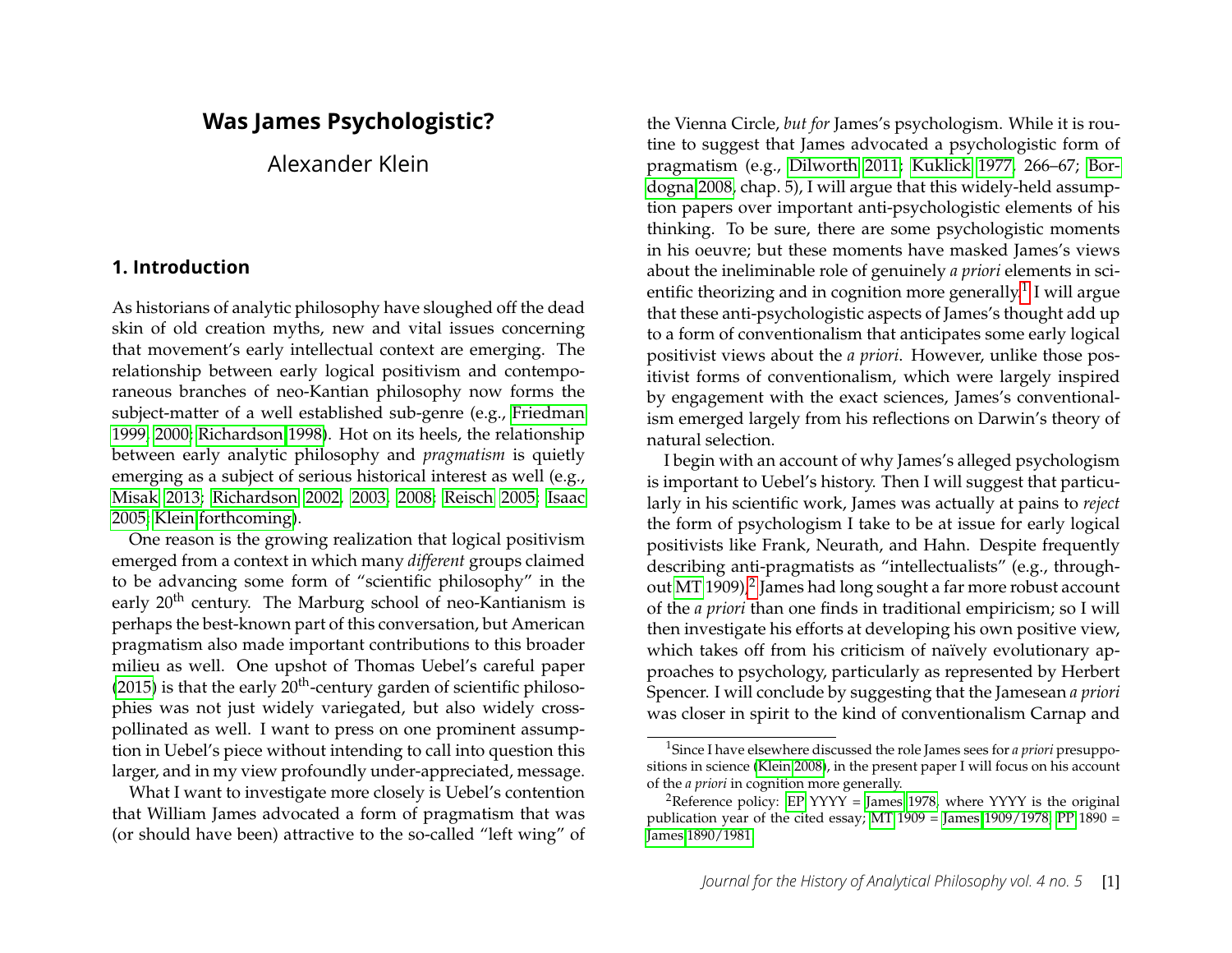Lewis would come to adopt than to the avowed psychologism of James's own translator, Wilhelm Jerusalem.

#### <span id="page-2-2"></span>**2. Psychologism and Early Logical Positivism**

Let me begin by praising what I take to be Uebel's basic thesis: that pragmatism is not merely a trait grafted onto logical empiricism as proponents integrated into American philosophy departments—pragmatism also represented "the outcome of a distinctive tendency within the Vienna Circle itself" [\(Uebel](#page-21-5) [2015,](#page-21-5) 2). For Uebel, that tendency stems in part from the seriousness with which logical positivists took Mach's maxim that "[w]here neither confirmation nor refutation is possible, science is not concerned" (quoted at [Uebel 2015,](#page-21-5) 8). Frank in particular associated this sort of verificationism not just with Mach but also with William James's pragmatism, and Uebel convincingly argues that this is the pragmatist strand Frank thought he detected in Carnap's *Aufbau* and *Scheinprobleme*. [3](#page-2-0)

Carnap published both those works in 1928, and Uebel raises the excellent question of why it took so long for logical positivists to recognize commonalities with American pragmatism, a movement that traces its public existence back at least to James's 1898 "Philosophical Conceptions and Practical Results," if not all the way to Peirce's 1877 "Fixation of Belief." Uebel's answer is that the early positivists associated American pragmatism with an untenable form of psychologism. And this association with psychologism was primarily due, on Uebel's telling, to the fact that pragmatism came to German-speaking readers first through (a translation of) James rather than Peirce, and due as well to the fact that James's German translator and

key champion was Wilhelm Jerusalem, himself a key advocate of psychologism.[4](#page-2-1)

What helped some left-wingers see that pragmatism *need* not be wedded to psychologism was Wittgenstein, "who had introduced the idea that the laws and propositions of logic are purely tautological" [\(Uebel 2015,](#page-21-5) 13). This view avoided twin pitfalls. On one hand, psychologistic figures like Jerusalem and (supposedly) James often downplayed what early logical positivists took to be the ineliminable role of *a priori* reasoning in science; and on the other, logical positivists objected to the metaphysical baggage of more robust but also more Platonist conceptions of the *a priori*. Wittgenstein's conception of logic as purely tautological allowed them to wed a respect for the *a priori* with Mach-style verificationism, and "affirmation of their pragmatist sympathies [thereby] became possible" [\(Uebel 2015,](#page-21-5) 13).

An interesting twist to Uebel's story has to do with a schism in how Carnap's project in the *Aufbau* (and in the period of its publication generally) has been understood. English-speaking readers long took Carnap to be advocating an epistemological reduction of all legitimate science to highly secure claims about what is given in sensation, with the goal of putting our best scientific theories on a solid epistemic footing. Carnap himself portrayed his own *Aufbau* project this way, at least retrospectively. For instance, of his thinking while he was working on the *Aufbau*, Carnap recalled that he "believed that the task of philosophy consists in reducing all knowledge to a basis of certainty," and that the point of using an autopsychological rather than a physical or some other basis for his construction system was that he took "the most certain knowledge" to be "that of the immediately given" (in [Schilpp 1963,](#page-21-6) 50). In an important footnote [\(Uebel 2015,](#page-21-5) 21n29), Uebel points to other similar passages in

<span id="page-2-0"></span><sup>&</sup>lt;sup>3</sup>Uebel writes that according to Frank, "Carnap's criterion of empirical significance" in those works "allowed one to discern in logically concrete terms the cash-value, as it were, of Mach's and James's earlier merely programmatic pronouncements on meaning and truth" [\(Uebel 2015,](#page-21-5) 9).

<span id="page-2-1"></span><sup>4</sup>On Jerusalem's role in the *Psychologismus-Streit*, see [Kusch](#page-20-5) [\(1995,](#page-20-5) esp. chap. 4). For James's own relationship to Jerusalem, see [Bordogna](#page-18-0) [\(2008,](#page-18-0) 159, 171–72).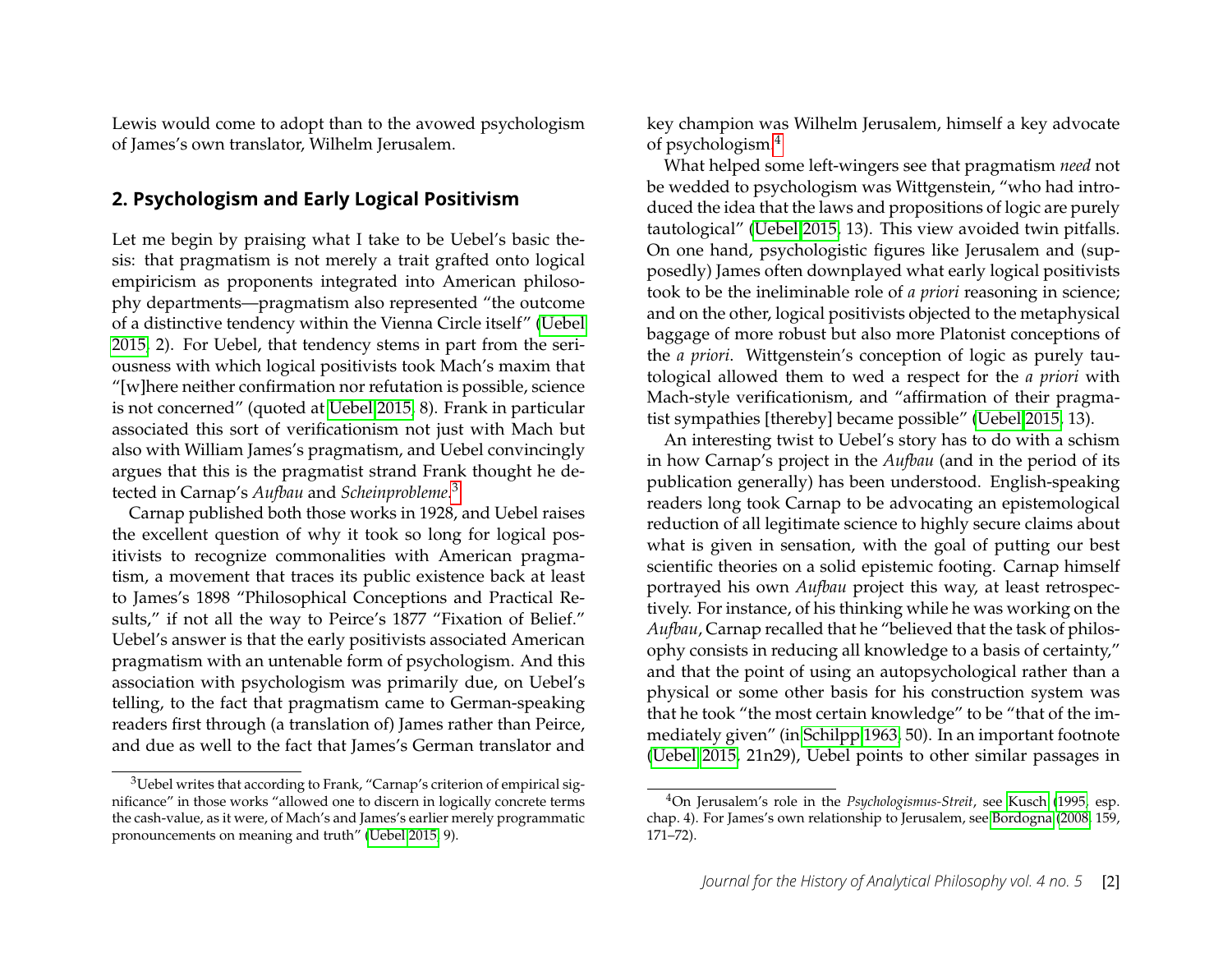Carnap, plausibly suggesting that it is *this* verificationist-style reading of the *Aufbau* that Frank had in view when he wrote to Carnap that "what you advocate is pragmatism" (quoted at [Uebel 2015,](#page-21-5) 7).

But there has been considerable controversy about this verificationist reading of the *Aufbau*, despite being endorsed by that work's author some decades after the fact (note that the remark in the Schilpp volume dates to 1963). Scholars like Alan Richardson and Michael Friedman have recently helped uncover the neo-Kantian context of Carnap's work in the 1920s [\(Richardson 1998;](#page-21-0) [Friedman 1987,](#page-19-6) [1999\)](#page-19-0). On this alternative reading, Carnap's actual motivation for reducing scientific claims to claims about sensory experience was *not* an empiricist demand to insulate our best science from skepticism, his own later characterization notwithstanding. Instead, this alternative reading portrays the Carnap of the 1920s to have taken the epistemic security of our best science more or less for granted, very much in the spirit of so-called "fact of science" readings of Kant then prominent among Marburg neo-Kantians. Rather than seeking to secure scientific claims that would somehow be dubious if it were not for the work of philosophers, this reading portrays the *Aufbau* as reconstructing scientific knowledge with the goal of extracting a lesson about how science achieves its vaunted objectivity.<sup>[5](#page-3-0)</sup>

We can now state more precisely how Wittgenstein's conception of logic as tautological is supposed to have helped liberate Frank and his allies to recognize their own pragmatist sympathies. Uebel's thought is that Frank, Hahn, and Neurath were themselves attracted to the sort of verificationist project outlined in the first of the two readings of the *Aufbau*, above. Such a project requires the use of universally valid logical principles to effect a reduction of scientific claims to claims about the immediately given. The question had been what supports the universal validity of the logical principles themselves. If Mach's "[w]here neither confirmation nor refutation is possible, science is not concerned" is interpreted to mean *empirical* confirmation, then it might seem that only a view that treats logical (and perhaps mathematical) principles as generalizations about how humans actually think—in other words, only a form of psychologism—can countenance such propositions at all. But of course psychologism has a notoriously difficult time explaining how such laws could be universally valid. Enter Wittgenstein, who grounds the universality of logical laws on the fact that those laws are tautologies, and sympathetic Machians like Frank and his allies now have a way to maintain the universal validity of logic (and perhaps mathematics) without appealing to rational intuition. Thus the reason Frank, Neurath, and Hahn were slow to appreciate a philosophical harmony with James is that the latter supposedly dealt with logic, mathematics, and the *a priori* more generally, in an overly psychologistic fashion.

Now what does "psychologistic" mean in this context? Uebel says Jeruselem was regarded as too "psychologistic" in that he held that "the validity of logic was ultimately of empirical origin, the laws of logic representing merely evolutionarily beneficient dispositions of human thought" [\(Uebel 2015,](#page-21-5) 12), and the implication is that James shared this outlook (or at least that Frank, Neurath, and Hahn thought so). Next I will take issue with this psychologistic reading of James.

<span id="page-3-0"></span><sup>5</sup>Elsewhere, Uebel has argued for a kind of compatibilist reading according to which Carnap himself actually "avowed both aims"—verificationism *and* the explication of scientific objectivity [\(Uebel 1992,](#page-21-7) 43). Of course, this does not mean Carnap actually succeeded in both tasks, and Uebel devotes considerable care to trying to understand how the two tasks fit together. For our purposes it is important to note that according to Uebel's characterization the *brand* of verificationism that Carnap sought was non-traditional in that the latter did not see perceptual experience (the auto-psychological) as providing an incorrigible epistemic foundation [\(Uebel 1992,](#page-21-7) 214–16), and perhaps that point might help skeptical readers see how Frank could have connected Carnap's verificationism with pragmatism.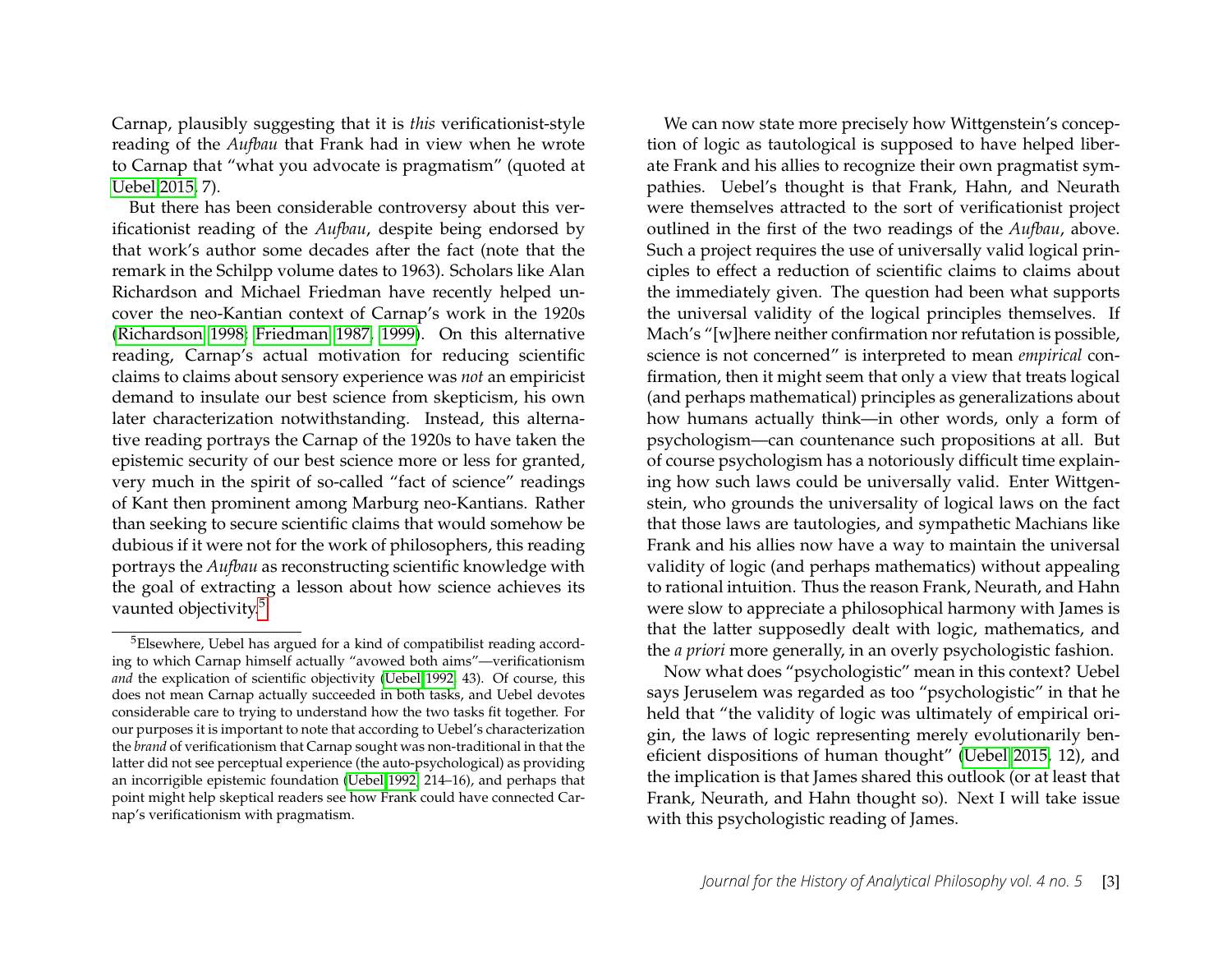#### **3. James's Anti-Psychologism**

In fact, from the time of his very first substantive essay [\(James](#page-19-7) [1878\)](#page-19-7), James had actually *criticized* accounts of cognition that identified right thinking with good evolutionary outcomes. His earliest and most enduring target on this issue was Herbert Spencer, so I will try to unravel their disagreement in what follows.

Like Jeruselem, Spencer would have agreed that the laws of cognition could be understood in terms of "evolutionarily beneficient dispositions of human thought." "If the doctrine of Evolution is true," Spencer had argued, "the inevitable implication is that Mind can only be understood by observing how Mind evolved" [\(Spencer 1873,](#page-21-8) I.291). And Mind evolved, according to Spencer, in precisely the same way *living organisms* evolved through what he called "[t]he continuous adjustment of internal relations to external relations" [\(Spencer 1873,](#page-21-8) I.293).

This formula is vague, as James never tired of pointing out. But at any rate Spencer appealed to successively complex organisms living in correspondingly complex environments to illustrate his view. He gave as a simple example the yeast plant, which must take up nutrients from a uniform solution in which it floats if it is to survive. The nutrients become available through fermentation, which Spencer portrayed as a change in "outer relations." When the surface of the yeast plant encounters these chemical changes, it absorbs nutrients and shows its own internal, "vital changes"—namely, "cell growth and multiplication" [\(Spencer 1873,](#page-21-8) I.295).

Spencer's next example was one click more complex—he pointed to protozoa that swim through an environment with an *uneven* distribution of nutrients. The protozoa's ability to swim is a more complex trait—a new "internal relation"—that the less complex yeast plant lacks, and this trait is "in correspondence" with the increased complexity of the protozoa's environment [\(Spencer 1873,](#page-21-8) I.298). And moving to more complex systems still, Spencer cited terrestrial plants that develop a kind of circulatory system because they live in an environment where nutrient is only in the soil, not the air. Here, too, Spencer saw increasing inner complexity enabling an organism to adjust to an increasingly complex environment [\(Spencer 1873,](#page-21-8) I.301).

These cases were supposed to illustrate not just physical evolution, but the evolution of *cognition* as well. For Spencer held that "in tracing up the increase" in complexity, in examples like these, we find ourselves "passing without break from the phenomena of bodily life to the phenomena of mental life" [\(Spencer](#page-21-8) [1873,](#page-21-8) I.294). His thought was that some animals live in an environment so complex that they need a "correspondence between internal relations and *distant* external relations" [\(Spencer 1873,](#page-21-8) I.303, original italics), and that this is the key evolutionary purpose of cognition. Hence for Spencer, cognizing minds are just one more adaptation for dealing with increased complexity in the environment.<sup>[6](#page-4-0)</sup>

Now James staunchly rejected two related aspects of Spencer's account. First, many forms of cognition—even scientific cognition—do not have any discernible survival value:

If ministry to survival be the sole criterion of mental excellence, then luxury and amusement, Shakespeare, Beethoven, Plato, and Marcus Aurelius, stellar spectroscopy, diatom markings, and nebular hypotheses are by-products on too wasteful a scale. The slagheap is too big—it abstracts more energy than it contributes to the ends of the machine; and every serious evolutionist ought resolutely to bend his attention henceforward to the reduction in number and amount of these outlying interests, and the diversion of the energy they absorb into purely prudential channels. [\(EP](#page-20-4) 1878, 15)

Notice that it was not just the production of poetry, music and philosophy that James took to have little survival value—he

<span id="page-4-0"></span><sup>&</sup>lt;sup>6</sup>For a more general account of Spencer's scientifically-minded philosophy, see [Offer](#page-20-6) [\(2014\)](#page-20-6).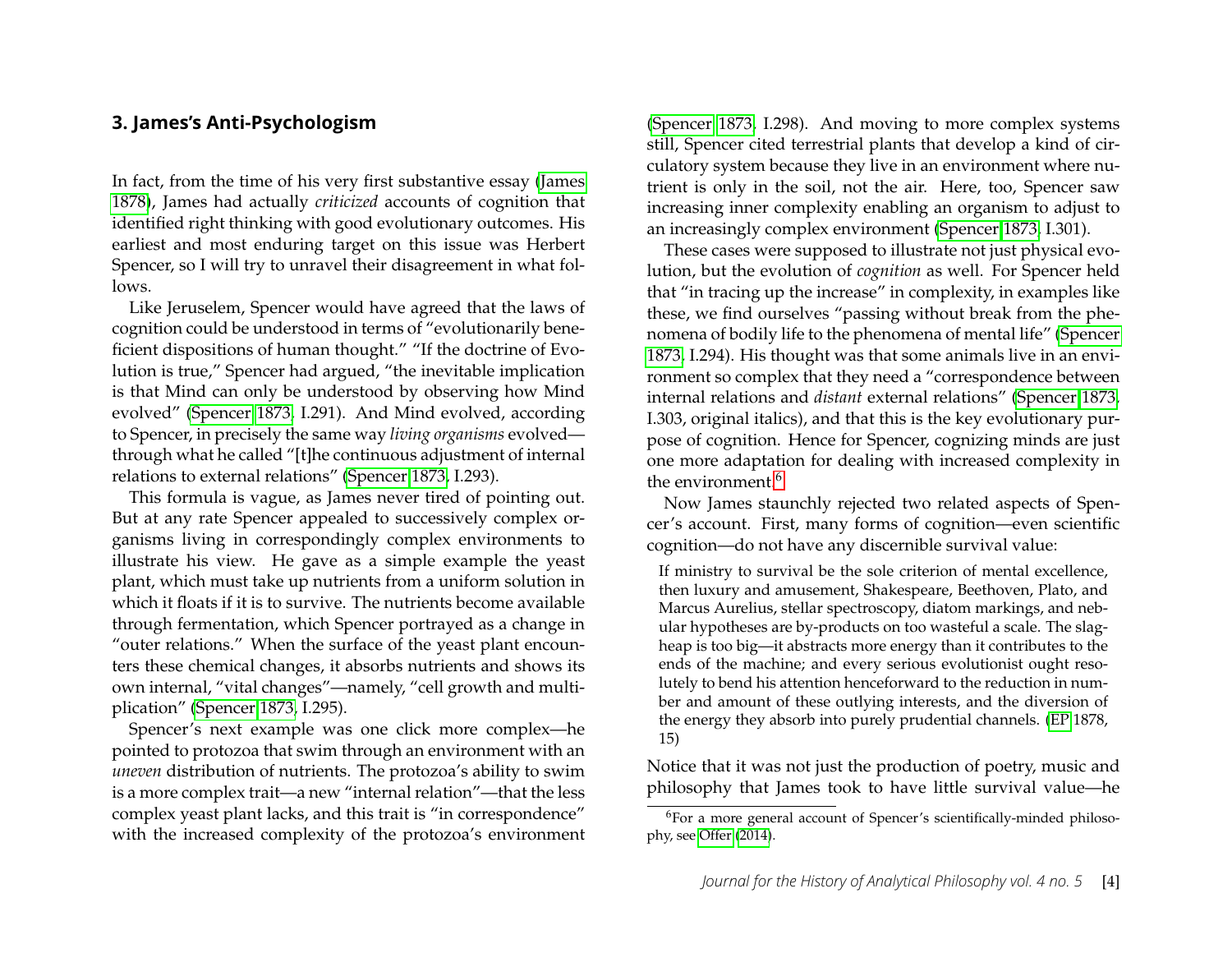held that many scientific practices, like the formation of arcane hypotheses, had little such value either. Thus the first of James's concerns was roughly with what we would today call adaptationism (the classic contemporary articulation is [Gould and](#page-19-8) [Lewontin 1979\)](#page-19-8)—with the view that any arbitrary trait can be assumed to have evolved as a result of direct selection pressure. James was deeply skeptical of Spencer's assumption that *mental* traits like the ability to generate innovative scientific hypothe-ses or music or poetry have directly contributed to survival.<sup>[7](#page-5-0)</sup>

Why did Spencer fail to appreciate these counter-examples? James had a diagnosis: Spencer had confused a *descriptive* for a *regulative* account of cognition.

[T]he whole difficulty in making Mr. Spencer's law work lies in the fact that it is not really a constitutive [James means *descriptive*— A. K.], but a regulative, law of thought which he is erecting, and that he does not frankly say so[.]  $\ldots$  If it be a law in the sense of an analysis of what we *do* think, then it will include error, non-sense, the worthless as well as the worthy, metaphysics, and mythologies as well as scientific truths which mirror the actual environment. [\(EP](#page-20-4) 1878, 15)

The reason Spencer seems to ignore recalcitrant cases like musical, poetic, philosophical, or even some forms of scientific cognition is that he actually intended to give a normative account an account of *right* or *proper* cognition—and not a mere description, according to James.

But as a normative account of cognition, Spencer's evidence for his own view is inadequate, James held, because appealing merely to descriptive facts cannot vindicate normative judgments. Why not? James's concern was that biological description is based on perceptual "experience" (more on this vexed word in a moment); but a normative theory is an expression of *value*, and since values are not things we perceive [\(EP](#page-20-4) 1878, 11n), a normative theory cannot be drawn purely from biological description. Thus, in the context of trying to make precise Spencer's definition of mind, James wrote:

[T]he Spencerian formula, to mean anything definite at all, must, at least, be re-written as follows: "Right or intelligent mental action consists in the establishment, corresponding to outward relations, of such inward relations and reactions as will favor the survival of the thinker, or, at least, his physical well-being."

Such a definition as this is precise, but at the same time it is frankly teleological. It explicitly postulates a distinction between mental action pure and simple, and *right* mental action; and, furthermore, it proposes, as criteria of this latter, certain ideal ends—those of physical prosperity or survival, which are pure *subjective interests* on the animal's part, brought with it upon the scene and corresponding to no relation already there [footnote omitted]. No mental action is right or intelligent which fails to fit this standard. No correspondence can pass muster till it shows its subservience to these ends. Corresponding itself ["itself" refers to the definition of mind—A. K.] to no actual outward thing; referring merely to a future which *may* be, but which these interests now say *shall* be; purely ideal, in a word, they judge, dominate, determine all correspondences between the inner and the outer. [\(EP](#page-20-4) 1878, 11)

If it is a fact that we *ought* to think in a way that "corresponds" with objects outside of us, this normative fact itself is not the sort of thing that has anything outside of us to correspond *with*, James held. A value judgment of this sort requires some "contemplating mind" to enter the scene and evaluate whether the proposed standard actually accords with her interests [\(EP](#page-20-4) 1878, 19). James held that value judgments are *ultimately* vindicated only if dialectical consideration leads to "coerciveness, in the

<span id="page-5-0"></span> $^7$ James would later suggest that many such mental traits have evolved as *byproducts* of other, mainly neuro-physiological traits that themselves evolved because of selection pressure. He called these mental traits "incidental" effects [\(PP](#page-19-5) 1890, 1225), and "morphological accident[s]" [\(PP](#page-19-5) 1890, 1228). Today, a common response to James's charge might be to evoke different levels or units of selection, such that musical capacity, e.g., might have evolved because population *groups* whose members made music might have been more reproductively successful. I cannot discuss the issue further, but for a contemporary treatment *see* [Lloyd](#page-20-7) [\(2001\)](#page-20-7).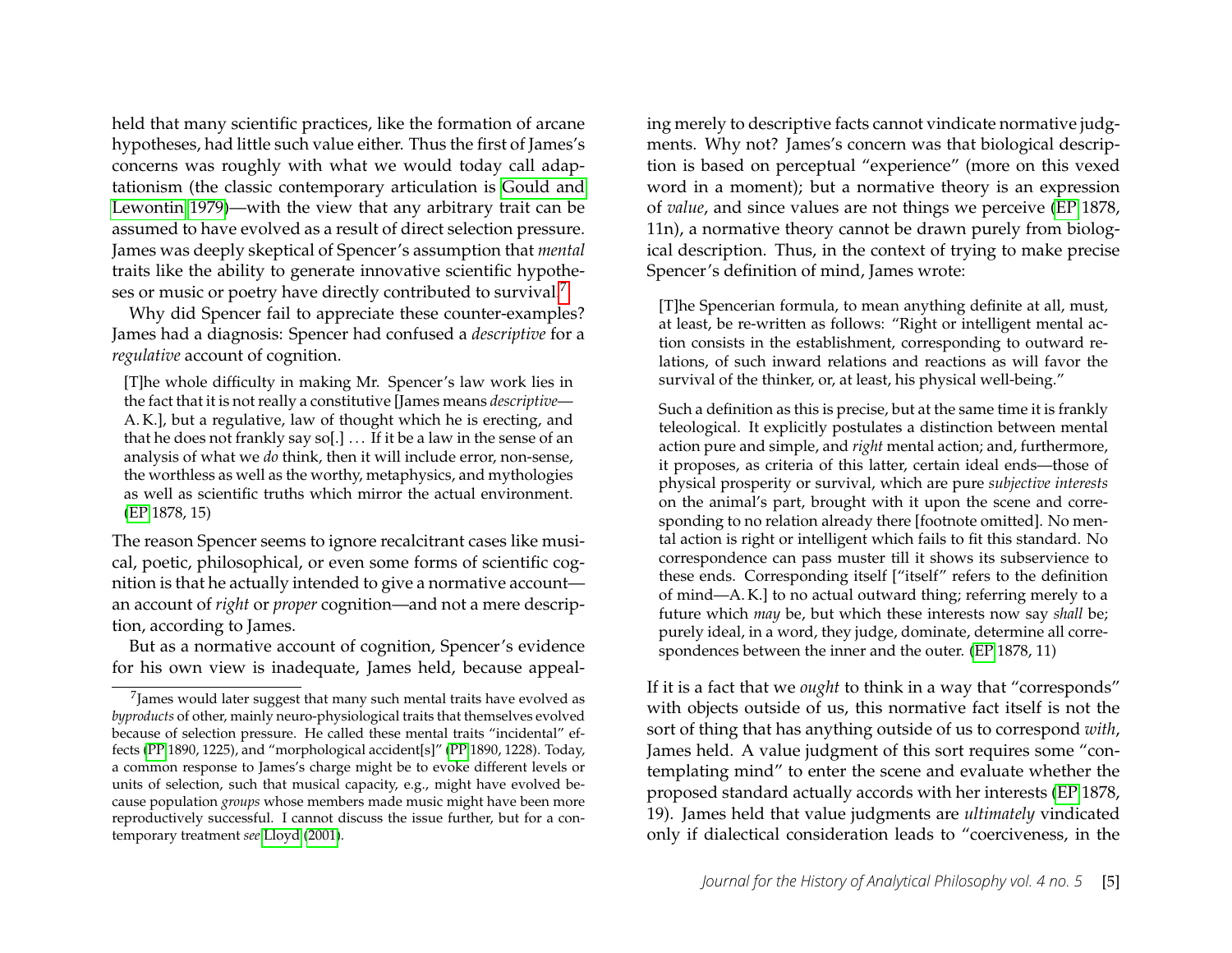long run, over thought" [\(EP](#page-20-4) 1878, 21), coerciveness that arises because people come to see the interests in question as mini-mizing any "pinch" with competing demands.<sup>[8](#page-6-0)</sup> Again, for our purposes what is significant about this view is that defending a normative account of cognition requires something far different from mere appeal to biological or psychological description, for James.

So what has this to do with psychologism? James later became embroiled in an American version of the German *Psychologismus-Streit*, and his pragmatism would become a favorite target (which helps explain why Frank, Neurath, and Hahn might have taken James to be psychologistic).<sup>[9](#page-6-1)</sup> As Bordogna notes, one of the classic, anti-psychologistic criticisms to which James was subject was that he failed to distinguish between "a *psychological compulsion* that drives you to think in a certain way, and a *logical recognition* that you ought to think in that way, and that others ought to, whether psychologically they are compelled to or not" (from the anti-pragmatist W. B. Joseph, quoted at [Bordogna 2008,](#page-18-0) 166). But this is an incredible charge to level at James who, as I have just argued, had long drawn precisely this distinction in his criticism of Spencer.<sup>[10](#page-6-2)</sup>

I have not yet discussed James's account of the *a priori* yet, but in this section I take myself to have shown that James was suspicious of evolutionary accounts of cognition that seek to derive ideals about *right* thinking from mere descriptions of *actual* thinking. "Psychologistic" logicians so-accused are charged with making precisely this sort of mistake, and James expressly rejected it.

The suggestion (at [Bordogna 2008,](#page-18-0) 173–74) is that James did see logic as part of psychology in some way. But I note that James adds the qualifier "here" to the claim that there is no difference between logic and psychology—in other words, he thinks that *when we are considering meaning,* there is no difference between logic and psychology. His claim is that whatever discipline we are working in, meanings must be the sorts of things that can plausibly be carried by actual psychological states. But that is a far more circumscribed view than one that says that all logical concepts must be drawn from psychological description. In fact, in the same essay James explicitly *denied* that we ought to keep the psychological basis of our ability to reason in view while we are trying to do logic—such an approach "only retards our discourse." He continued, "[s]uch abstract talk about cognition's results is surely convenient; and it is surely as legitimate as it is convenient, so long as we do not forget or positively deny, what it ignores" [\(MT](#page-19-4) 1909, 83). James had long argued that to get at facts in a precise way we *have* to ignore huge swaths of intellectual terrain, otherwise we would never get our own investigations off the ground. He thus advocated an intellectual "division of labor" to be reflected in properlymaintained disciplinary boundaries—*pace* Bordogna and Kuklick, especially between philosophy and psychology. This is an important theme in James's thought, as I have argued in [Klein](#page-20-3) [\(2008\)](#page-20-3).

<span id="page-6-0"></span><sup>&</sup>lt;sup>8</sup>I take this to be the upshot of "The Moral Philosopher and the Moral Life," which advocates a form of desire-satisfactionism; see [James](#page-19-9) [\(1891,](#page-19-9) 347) for the "pinch" remark, and [Klein](#page-20-8) [\(2013\)](#page-20-8) for a brief discussion of James's value theory.

<span id="page-6-1"></span><sup>&</sup>lt;sup>9</sup>The best available account of this controversy is [Bordogna](#page-18-0) [\(2008,](#page-18-0) chap. 5), which provides fascinating historical details.

<span id="page-6-2"></span> $10$ Another central criticism was that James did not keep the disciplines of logic and psychology clearly enough separated, and if I read her correctly Bordogna thinks there is something right about this. She portrays James's pragmatism as ultimately "cross-disciplinary" [\(Bordogna 2008,](#page-18-0) 184) in that it is a project that necessarily "transgress[es]" disciplinary boundaries [\(Bor](#page-18-0)[dogna 2008,](#page-18-0) 6), especially between philosophy and psychology. I have taken issue with this reading in [Klein](#page-20-9) [\(2012\)](#page-20-9), but let me add one more point here. Bordogna (like [Kuklick 1977,](#page-20-2) 266–67) emphasizes a passage from *The Meaning*

*of Truth* where James responded to anti-psychologistic criticism directly. He wrote:

But since a meaning is a logical relation, static, independent of time, how can it possibly be identified, they say, with any concrete man's experience, perishing as this does at the instant of its production? This, indeed, sounds profound, but I challenge the profundity. I defy anyone to show any difference between logic and psychology here. ... Both relations need a psychological vehicle; and the 'logical' one is simply the 'psychological' one disemboweled of its fulness [*sic*], and reduced to a bare abstractional scheme. [\(MT](#page-19-4) 1909, 86)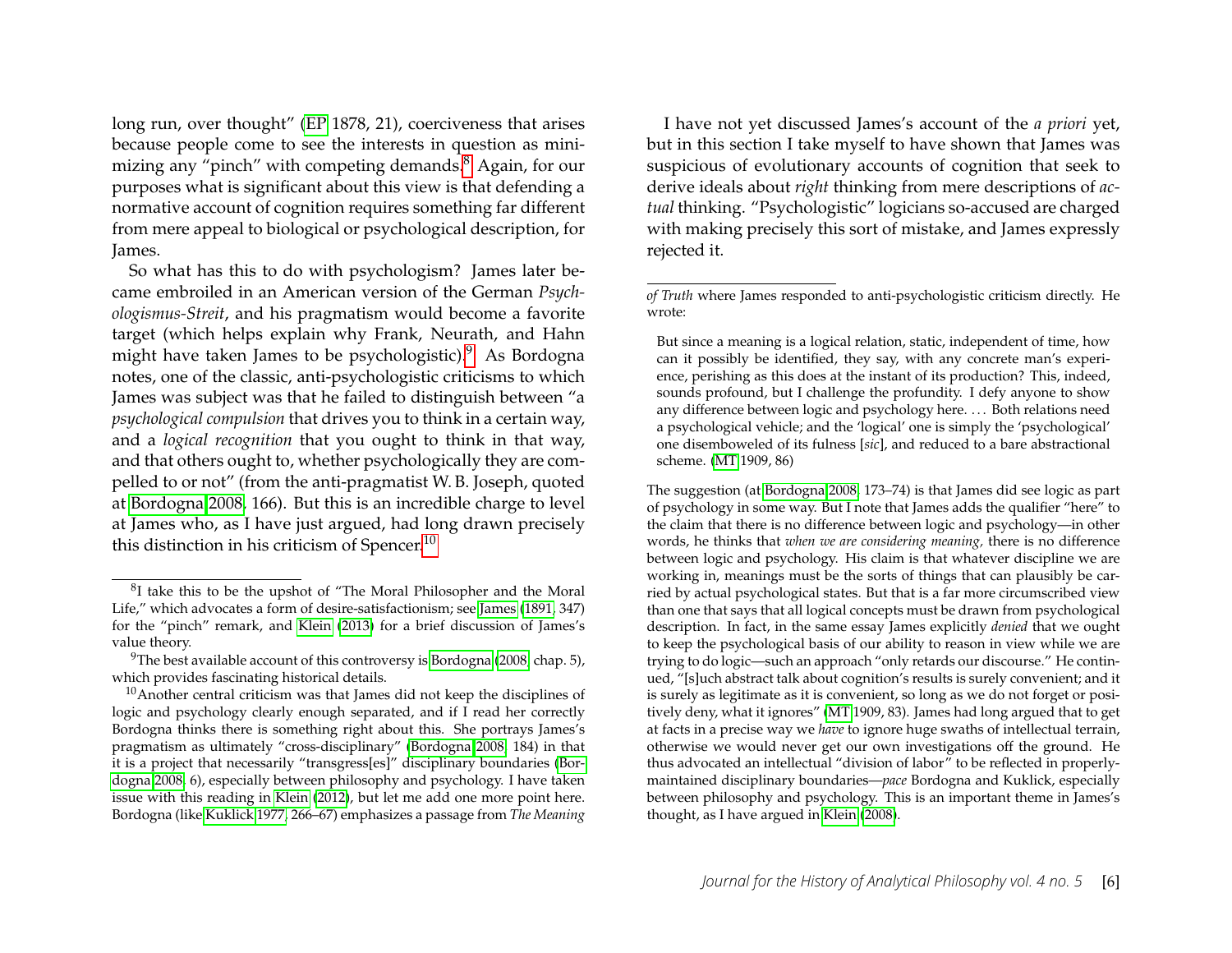#### **4. C. I. Lewis and Psychologism**

So it is curious that Frank and his peers would have associated James with a strong form of psychologism that holds that we can legitimize some form of cognition merely by giving a descriptive generalization of how people actually reason. Perhaps James's translator Jerusalem was unapologetically psychologistic in this way; certainly James's British ally F. C. S. Schiller had praised this feature of Jerusalem's work, as Uebel notes. But even if early logical positivists did not read James himself very carefully, James died in 1910; by the 1920s a new generation of pragmatists had emerged, most notably the young Harvard philosopher C. I. Lewis, who himself had been trained by James and Royce. And if anything, Lewis had *magnified* James's antipsychologism.

Lewis developed an account of the so-called "pragmatic *a priori*" in two seminal articles of the 1920s [\(Lewis 1923,](#page-20-10) [1926\)](#page-20-11), and the account is remarkably consonant with some logical empiricist views. Lewis's position was especially consonant with what Carnap would adopt in *The Logical Syntax of Language* [\(Carnap](#page-18-1) [1934/1937\)](#page-18-1) and "Empiricism, Semantics, and Ontology" [\(Car](#page-18-2)[nap 1950\)](#page-18-2)—so consonant, in fact, that Quine framed "Two Dogmas" as a one-fell-swoop attack on *both* Carnap and Lewis's conventionalism about logic.<sup>[11](#page-7-0)</sup>

Carnap held that some logical and (more generally) linguistic rules must be established by convention, and adopted for reasons of convenience. And Lewis had defended a similar view:

What is *a priori* is necessary truth not because it compels the mind's acceptance, but precisely because it does not. It is given experience, brute fact, the *a posteriori* element in knowledge which the mind must accept willy-nilly. The *a priori* represents an attitude in some sense freely taken, a stipulation of the mind itself, and a stipulation which might be made in some other way if it suited our bent or need. Such truth is necessary as opposed to contingent, not as opposed to voluntary. [\(Lewis 1923,](#page-20-10) 169)<sup>[12](#page-7-1)</sup>

For Lewis, *a priori* principles are not made true by any contingent feature of the world. They are clearly not true in virtue of being generalizations of the "dispositions of human thought," as Jeruselem would have it. Such principles cannot possibly be false, for Lewis, but only because they are stipulations, and they are stipulations we freely adopt, for pragmatic reasons.[13](#page-7-2)

"Psychologism" is a notoriously slippery epithet, but if the core variety that Hahn, Neurath, and Frank wanted to repudiate made the laws of logic empirical generalizations about actual human cognition, then surely Lewis was not guilty, and for similar reasons that 1930s Carnap was not guilty.<sup>[14](#page-7-3)</sup> Lewis's conception of the *a priori* was perhaps more carefully developed than his old teacher William James's. But I now want to show

<span id="page-7-0"></span><sup>11</sup>On the consonance of Lewis and Carnap's respective accounts of the *a priori*, see for example [Richardson](#page-21-3) [\(2008\)](#page-21-3), [Godfrey-Smith](#page-19-10) [\(2014\)](#page-19-10), and [Beaney](#page-18-3) [\(2007,](#page-18-3) 189ff).

<span id="page-7-1"></span><sup>&</sup>lt;sup>12</sup>Indeed, in the early 1920s Reichenbach had made a similar distinction between two senses of "a priori"—see [Friedman](#page-19-0) [\(1999,](#page-19-0) 61).

<span id="page-7-2"></span><sup>13</sup>For an illuminating account of Lewis on the *a priori*, see [Stump](#page-21-9) [\(2015,](#page-21-9) 94– 101).

<span id="page-7-3"></span><sup>&</sup>lt;sup>14</sup>Uebel has shown that Popper accused even Carnap of psychologism, on grounds that the latter (particularly in his earlier work) sought to ground our knowledge on what is given in sense experience, a concern reflected in the socalled protocol sentence debate in the Vienna Circle [\(Uebel 1992,](#page-21-7) 175). Popper's strikes me as an unusually broad conception of psychologism, one that would apply to many traditional forms of empiricism. I cannot do this idiosyncratic charge of psychologism justice here, but let me at least say this. Carnap eventually steered clear of this criticism by contending that in the context of rational reconstruction, the distinction between protocol sentences and the other statements they justify can itself be conventionalized [\(Uebel](#page-21-7) [1992,](#page-21-7) 176, 215). James might have been sympathetic to this move in that he himself denied that there is a basic distinction between what is given in sensation and what the mind adds through perceptual processing (see [Klein forth](#page-20-1)[coming\)](#page-20-1). He likened this supposed distinction to a circular panorama where foreground and background are combined "so cunningly that the spectator can detect no joint" [\(MT](#page-19-4) 1909, 54). As with the case of the given and the conceptual, we do not doubt that there *is* a distinction between foreground and background, we simply draw it in a provisional and functional way.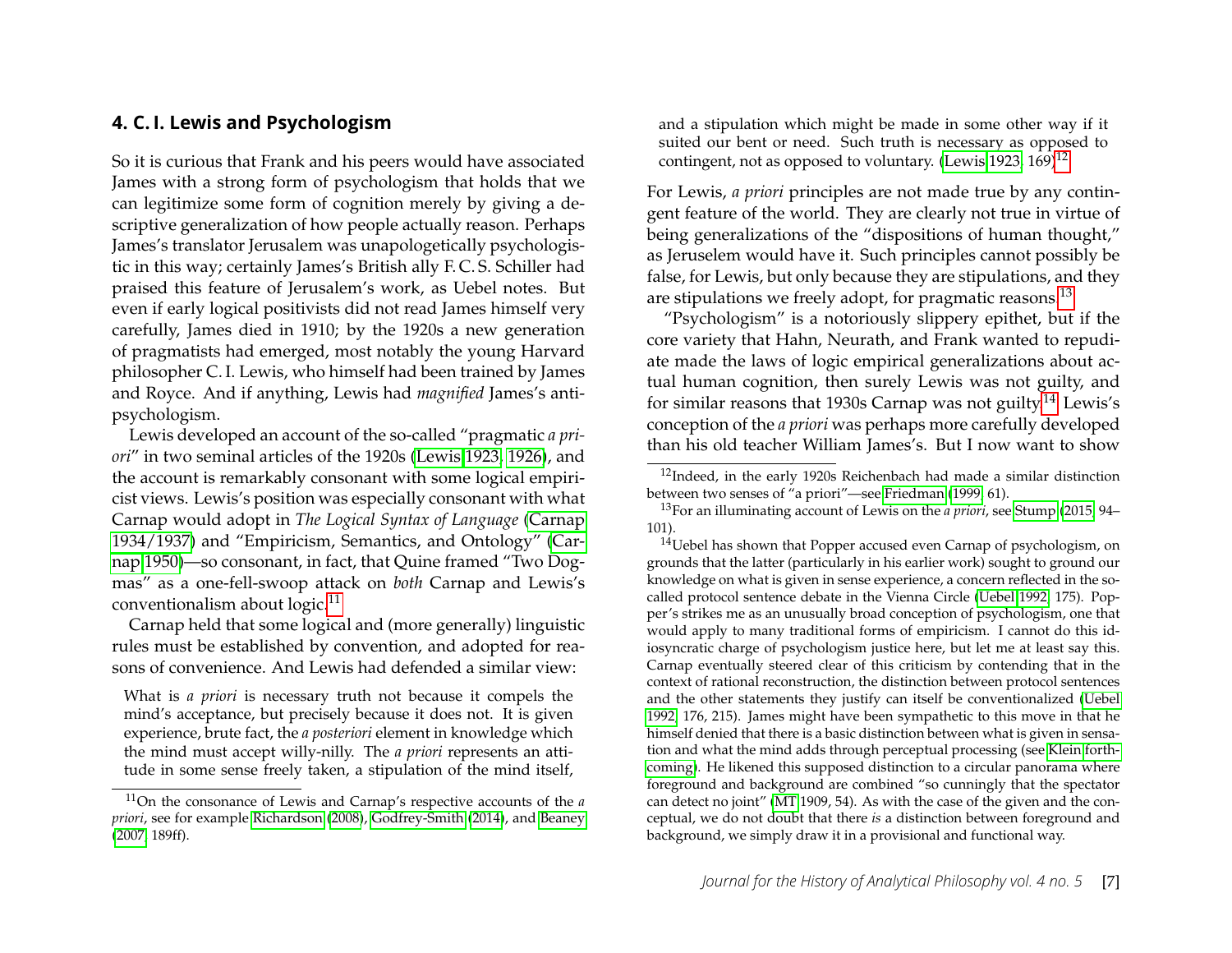that the seeds of Lewis's approach to the *a priori* are indeed found in James.

Early in his career, James did offer associationistic accounts of reasoning, and the context was clearly his larger work in psychology—*see* e.g., "Brute and Human Intellect" [\(EP](#page-20-4) 1878, 1–37), *The Principles of Psychology* [\(PP](#page-19-5) 1890, esp. chaps. 13, 14, 22), and "The Sentiment of Rationality."[15](#page-8-0) These works often identify basic principles of reasoning, and James's method was typically to draw these principles from descriptions of actual examples of human cogitation. So James clearly held that we stand to learn *something* about logic by studying how people (and non-human animals) actually reason. To the extent that this minimal view commits one to psychologism, then James may justly be charged with the infraction.

But again, I take it the brand of psychologism early logical positivists worried about was richer than this minimal view. Their concerns stemmed in part from Frege's critique of attempts to fashion mathematics and logic as a part of descriptive psychology, especially in the manner of  $I.S.$  Mill.<sup>[16](#page-8-1)</sup> It is one thing to sketch a psychological account of our mathematical or logical practices, which James did (and which Poincaré also did, it should be noted; see [Poincaré 1908/1914,](#page-21-10) book I, chap. 3). But it is another thing to claim that mathematical and logical judgments gain their *validity* from natural facts either about the external world, or about how the mind works, and again, James rejected both views.

In fact, he directly criticized Mill's "empiricist" account of the foundations of mathematics. James took Mill to hold that "the truths of number" are "results of coexistences among outward things," such that the number "'one' ... means one sort of passive sensation which we receive, 'two' another, 'three' a third." But James thought this view plainly inadequate—"its failure is written upon its front. Woe to arithmetic, were such the only grounds for its validity!" [\(PP](#page-19-5) 1248–1249). Here was his central concern:

How could our notion that one and one are eternally and necessarily two ever maintain itself in a world where every time we add one drop of water to another we get not two but one again? in a world where every time we add a drop to a crumb of quicklime we get a dozen or more?—had it no better warrant than such experiences? At most we could then say that one and one are *usually* two. Our arithmetical propositions would never have the confident tone which they now possess. That confident tone is due to the fact that they deal with abstract and ideal numbers exclusively. *What we mean* by one plus one *is* two; we *make* two out of it; and it would mean two still even in a world where *physically* (according to a conceit of Mill's) a third thing was engendered every time one thing came together with another. We are masters of our meanings, and discriminate between the things we mean and our ways of taking them .... [\(PP](#page-19-5) 1890, 1249)

Mill had suggested that in a world where a third thing magically appeared whenever two others were joined together, we would take one plus one to equal three. James's examples of water and quicklime were meant to show that *our* world is not so different from Mill's thought experiment—for it is often *not* the case that when a thing is joined with another, the result is a collection of two. And yet we do (and should) still maintain that one and one make two, because we *stipulate* what "ideal objects" our arithmetic words stand for.

I do not claim that James had a conclusive argument against Mill's philosophy of mathematics. My point is simply that James saw himself as articulating an alternative to Mill's account of the *a priori*, and I take the latter to be a paradigm case of psychologism as that term is typically used.

<span id="page-8-0"></span><sup>&</sup>lt;sup>15</sup>The version reprinted at [James](#page-19-11) [\(1897/1979,](#page-19-11) 57–89) is an amalgamation of two earlier essays originally published in 1879 and 1882.

<span id="page-8-1"></span><sup>16</sup>For an account of Frege's attack on Mill, see [Kusch](#page-20-5) [\(1995,](#page-20-5) 30–41). For the significance of Frege's (and Popper's) anti-psychologism to the Vienna Circle, see [Uebel](#page-21-7) [\(1992,](#page-21-7) 7, 21, 44, 175–76, 265–66).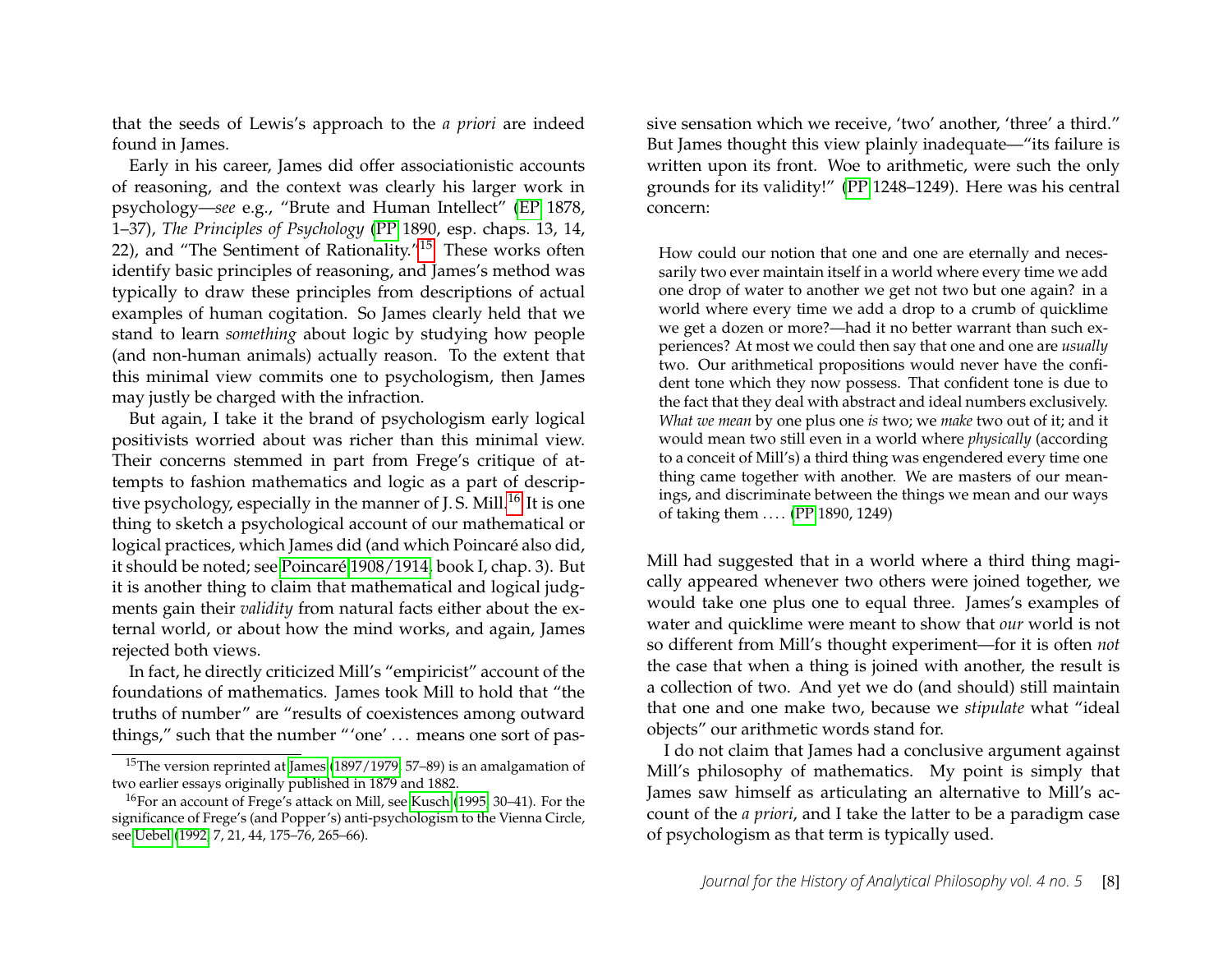#### **5. What Are** *A Priori* **Conceptions and Judgments?**

James's general<sup>[17](#page-9-0)</sup> account of the *a priori* takes off from an investigation of the genesis of such judgments. According to this causal account, the mind has an evolved, native capacity spontaneously to generate definition-networks. The causal account then dovetails with a conventionalist *justification* of such judgments, which James presented in several scattered passages. *A priori* judgments are justified independently of experience because they are comparisons between "man made" "artificial mental things" [\(MT](#page-19-4) 1909, 52–53)—comparisons between stipulative definitions, or in other words between what he called "conceptions."

The causal account has its most detailed expression in chapter 28 of the *Principles*, entitled "Necessary Truths and the Effects of Experience." That chapter's central question is how we are able to make judgments of necessary truths:

We *must* attach the predicate 'equal' to the subject 'opposite sides of a parallelogram' if we think those terms together at all, whereas we need not in any such way attach the predicate 'rainy,' for example, to the subject 'to-morrow.' [\(PP](#page-19-5) 1890, 1215)

James cited competing answers given by "the apriorists and the empiricists" [\(PP](#page-19-5) 1890, 1215). By the "apriorists" he meant Kant, Hegel, and neo-Hegelian idealists like Green, Bradley, and Royce. James clearly was targeting one particular representative of "empiricism" in this chapter: his old foe Herbert Spencer (along with American followers like Grant Allen).

James depicted "a priorists" as committed to two characteristic views [\(PP](#page-19-5) 1890, 1215):

1. There are some necessary truths that are correctly applied to the world, and yet are not drawn from experience.

2. These truths are of supernatural (transcendental) origin.

In contrast, "empiricists" like Spencer are committed to two opposed views:

- 3. Even our most general judgments about the world can be explained as the cumulative effect of many perceptual impressions, perhaps over many generations.
- 4. Our capacity to make these judgments is of thoroughly natural (definitely not transcendental) origin.

James's project was to split the middle by showing how we can coherently accept 1 and 4 but reject 2 and 3. As James put it, "the account which the apriorists give of the *facts* is that which I defend; although I should contend (as will hereafter appear) for a naturalistic view of their *cause*" [\(PP](#page-19-5) 1890, 1216; also see 1226).

Casual readers may be surprised that James allied himself with "apriorists" here. Indeed, he was often at pains to situate his own work as a development of British empiricism.[18](#page-9-1) But James had long tried to develop a robust account of *a priori* "conceptions," and in this specific regard he typically allied himself with rationalism (for a discussion, see [Myers 1986,](#page-20-12) 286ff).

James defined a "conception" as a functional role mental states occupy in virtue of picking out an object: "'conception' . . . properly denotes neither the mental state nor what the mental state signifies, but the relation between the two, namely, the *function* of the mental state in signifying just that particular thing" [\(PP](#page-19-5) 1890, 436). Two different token mental states instantiate the same conception, for James, just in case they play the role of picking out the same object.<sup>[19](#page-9-2)</sup> James typically re-

<span id="page-9-0"></span><sup>17</sup>Here I mean to distinguish James's account of *a priori* conceptions and judgments themselves from his account of how such conceptions and judgments are applied in science; see note [1](#page-1-0) above.

<span id="page-9-1"></span><sup>&</sup>lt;sup>18</sup>I myself have emphasized this point in [Klein](#page-20-13) [\(2009\)](#page-20-13); and the general idea that James saw himself as the real heir to the empiricist tradition has been central in the James literature since at least [Perry](#page-21-11) [\(1935\)](#page-21-11).

<span id="page-9-2"></span> $19$ This appears to amount to what we would today call a brand of "extensionalism" about meaning.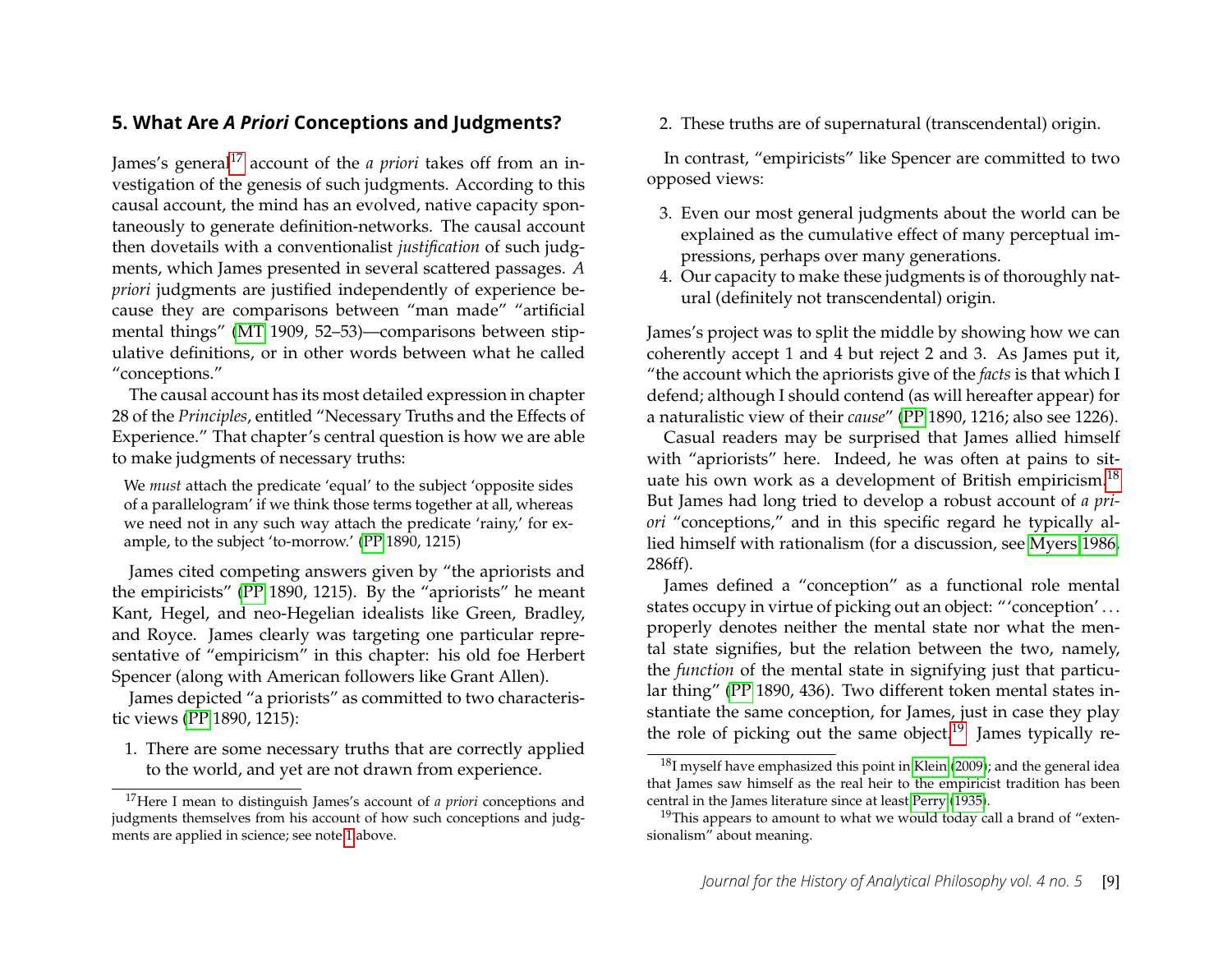served "conception" for cases where the object picked out is some "ideal object," like the number 13 (as at [PP](#page-19-5) 1890, 440–41).

So conceptions are not feelings, for James, but functions many different mental states can occupy.<sup>[20](#page-10-0)</sup> What is important for our purposes is that these functions exist timelessly in the sense that any mental state at any time could instantiate a particular function. He wrote, "amid the flux of opinions and of physical things, the world of conceptions, or things intended to be thought about, stands stiff and immutable, like Plato's Realm of Ideas" [\(PP](#page-19-5) 1890, 437).<sup>[21](#page-10-1)</sup>

Notice that there are *two* things here that stand "stiff and immutable"—the conceptions themselves, and the "things intended" *by* those functions. Again, the "things intended" by conceptions are typically "ideal objects" like numbers [\(PP](#page-19-5) 1890, 441). Unfortunately, one defect of James's view is that he was vague about just what these "ideal objects" are.

One thing is clear—he insisted that "ideal objects" are *real*, for the "pragmatist" reason that they are things "of which we find ourselves obliged to take account<sup> $22$ </sup> in the course of inquiry [\(James 1911/1979,](#page-20-14) 56). But readers may wonder about the ontological status of these things. He clearly cannot accept that "ideal objects" are physical. But are they mental? Perhaps—that would help make sense of how conceptions could be artifactual in the sense of being "man-made" [\(MT](#page-19-4) 1909, 52), and in fact he *calls* them "mental things" (at [MT](#page-19-4) 1909, 53). But then it would be hard to see how they could have the timeless, immutable status James claimed for them. When the universe ceases to have minded creatures, the conceptions will surely be gone too.

So are they full-blown Platonic *forms*? Certainly James claimed that they exist in a realm that is "*like* Plato's Realm of Ideas," as we have just seen (emphasis mine); but if they are meant to be *literal* Platonic forms, then they presumably cannot also be "man-made." We will see that James's considered view resembles a conventionalism about conceptions, but I think his vagueness on the ontological status of these entities reflects a kind of unfinished, immature quality in the account.

In any case, let us continue our sketch of James's account of judgments of necessary truths. On this account, such judgments affirm a similarity between the objects of two different conceptions. Summarizing the view he had first articulated in the *Principles*, James wrote that necessary truths

... can only be relations of comparison. ... Relations of comparison are matters of *direct inspection*. As soon as mental objects [of conceptions] are mentally compared, they are perceived to be either like or unlike. But once the same, always the same, once different, always different, under these timeless conditions. Which is as much as to say that truths concerning these man-made objects are necessary and eternal. We can change our conclusions only by changing our data first.

The whole fabric of the *a priori* sciences can thus be treated as a man-made product. [\(MT](#page-19-4) 1909, 52; emphasis mine)

Suppose conception $_1$  is of a triangle (again, this *conception* is literally a function, i.e., a *role* that some mental state might play in picking out an ideal object, which in this case is a generic triangle). Suppose conception $_2$  is of the property threeangled-ness. When we "directly inspect" the ideal objects themselves—triangle and three-angled-ness—we just *see* that they are "like" one another. And since the ideal objects are human fabrications—here, we are "expressly decreeing" the "things we mean" by the conception *triangle* [\(MT](#page-19-4) 1909, 52) we can simply make them immutable and timeless by fiat. And

<span id="page-10-0"></span><sup>20</sup>See [Duvernoy](#page-19-12) [\(forthcoming\)](#page-19-12) for an exploration of the potential tension between Jamesean concepts, which are discrete, and Jamesean experience, which is always continuous. Some of the tension may be alleviated when we notice that conceptions are not feelings, as we have just seen, and that "feeling" is synonymous with "experience" [\(PP](#page-19-5) 1890, 186), for James.

<span id="page-10-1"></span><sup>&</sup>lt;sup>21</sup> Another indication of kinship with Platonism about ideal objects can be found at [James](#page-20-14) [\(1911/1979,](#page-20-14) 58).

<span id="page-10-2"></span> $^{22}$ James was quoting approvingly from [Taylor](#page-21-12) [\(1903,](#page-21-12) 51).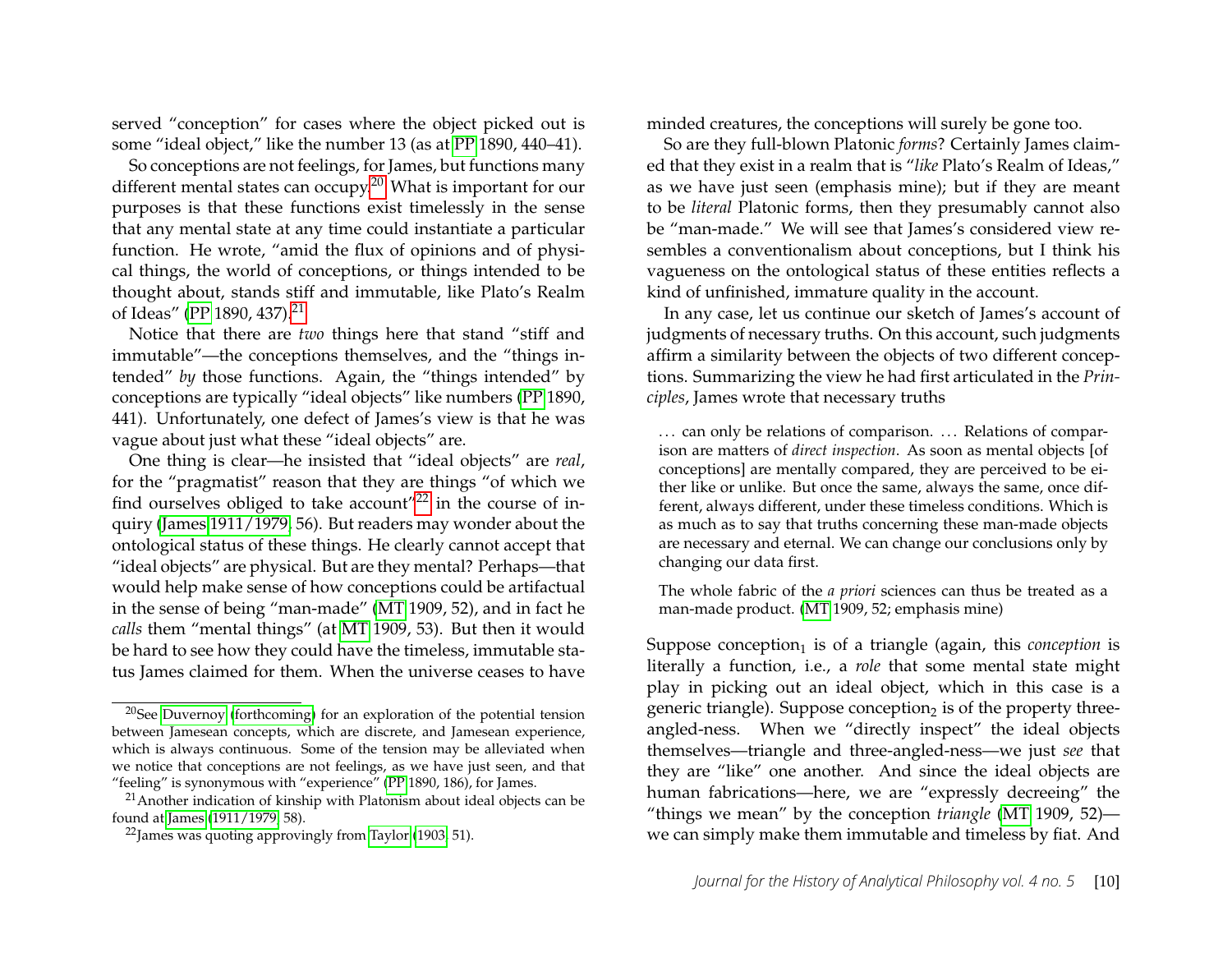then relations *between* these immutable and timeless objects will themselves be immutable and timeless—in other words, necessary.

The defects in this account go beyond James's failure clearly to spell out the ontological status of ideal objects, it must be admitted. Another problem is that James did not even attempt to tell us how we might know that two mental states on two different occasions instantiate the same conception (as when I think about the same triangle today as yesterday), or how we are to know that two different conceptions really are "like" one another, as one commentator has noted [\(Myers 1986,](#page-20-12) 285–86). James simply repeated that such judgments are a matter of the direct inspection of ideal objects, which is not incredibly illuminating.

Nevertheless, although James's story about just how we make these comparisons between ideal objects was sketchy, he had some interesting reasons against adopting more traditional accounts of how we learn about necessities and possibilities. In particular, James denied that we can learn about what is possible or impossible by reflecting on what we can or cannot *conceive*.

His argument relied on some delightfully homespun psychological observations, and the argument has not been appreciated in the literature. Consider two points on the skin whose locations are so close that a subject cannot discriminate them. James claimed that if two such points are touched by a hot and a cold wire at once, the subject will experience both hot and cold in the same place at the same time—and similarly for bluntness and sharpness [\(PP](#page-19-5) 1890, 438n). His suggestion was that if we can *experience* a hot-coldness and a blunt-sharpness, surely we can conceive these properties as co-existing even though few would maintain such a co-existence really to be *possible*. [23](#page-11-0)

Similarly, James also claimed that two different colors can appear to be in the same place at once "if, by optical artifice, one of the colors is made to appear as if seen through the other" [\(PP](#page-19-5) 1890, 438n). He had in mind cases such as where a small piece of green cellophane might be placed on a larger grey background to make the grey under the cellophane "look" both green and (because of color constancy) grey at the same time.<sup>[24](#page-11-1)</sup> Again, his thought was that we could be made to experience all kinds of apparently self-contradictory ideas (blunt-sharp things, hotcold things, green-grey things), so we have no reason to think that what we can conceive tracks what is in fact possible. Conceivability, in other words, does not entail possibility. And what is more, in the same passage he also denied that *inconceivability* entails *impossibility*, because if *p* is actually inconceivable, then we have no clear way to identify what this *p is* that we allege to be impossible.[25](#page-11-2)

So contemporary readers may find James's own account of judgments of necessity as arising from the direct inspection of ideal objects to be thin or unsatisfying. But I submit that he was driven to this sort of view because he found the traditional alternative to be unworkable.

#### **6. Causes of** *A Priori* **Conceptions and Judgments**

I have just outlined what *a priori* conceptions and judgments are, for James. I now turn to his account of how, as a psychological matter, *a priori* conceptions and judgments are generated in the first place. Although the question of psychologism has to do with James's account of how such judgments are *justified*

<span id="page-11-0"></span><sup>&</sup>lt;sup>23</sup>The argument might be thought to be psychologistic, but then so might the view under attack.

<span id="page-11-2"></span><span id="page-11-1"></span><sup>&</sup>lt;sup>24</sup> James discusses a case like this in a different context, at [\(PP](#page-19-5) 1890, 669–70).

 $25$ It is worth pointing out that the philosopher under attack here is again Spencer, who had endorsed the principle that inconceivability entails impossibility: "the inconceivableness of its negation is that which shows a cognition to possess the highest rank [viz., necessity]—it is the criterion by which its unsurpassable validity is known" [\(Spencer 1873,](#page-21-8) II.407).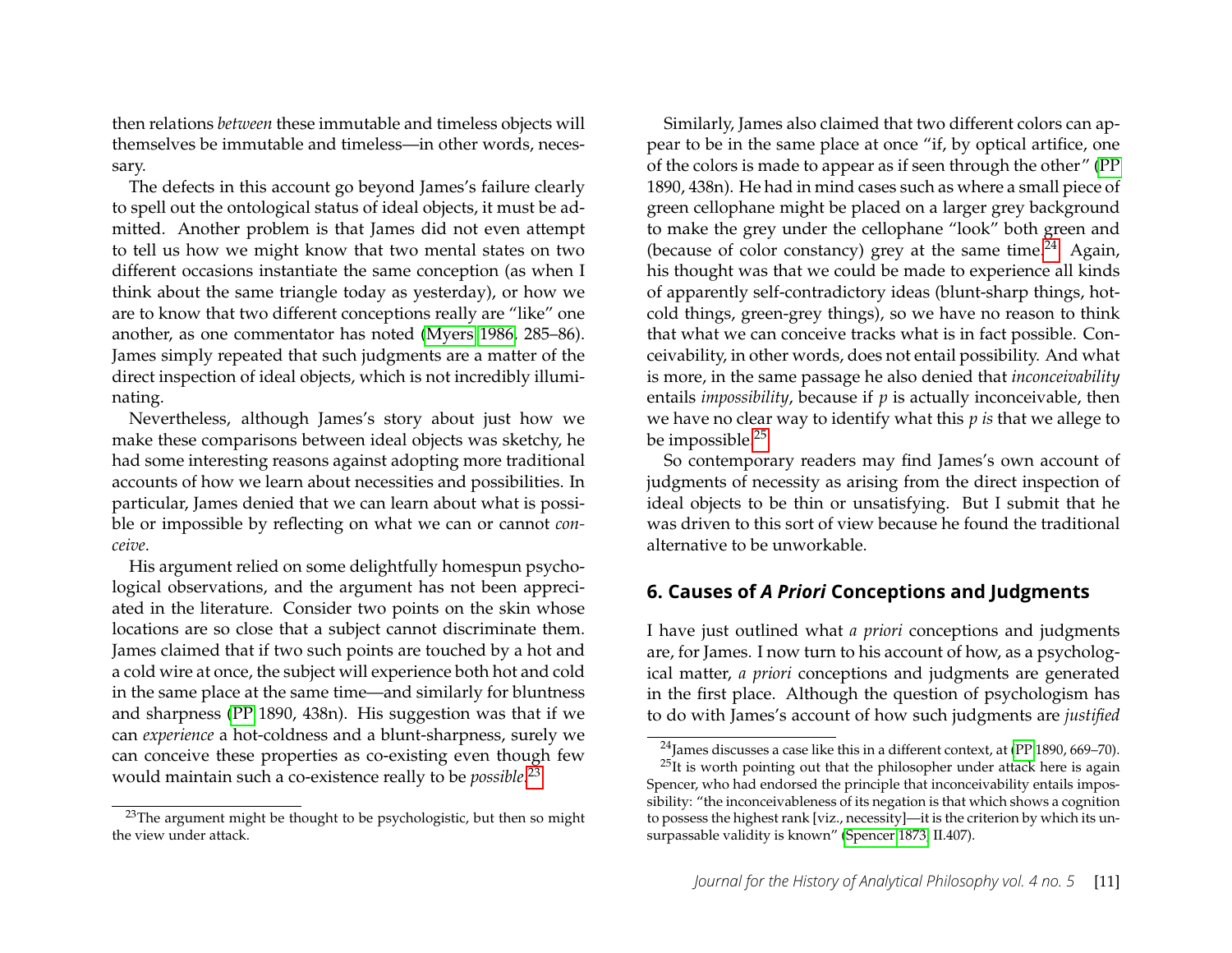rather than how they are *caused*, an investigation of the latter will repay dividends for two reasons. First, James's justificatory story in a way grows out of his more detailed causal story, so the latter provides clues for understanding the former. And second, the context behind the causal story helps us understand Jerusalem's relationship to James, which is a point of special relevance to Uebel's discussion. For there was an interesting debate about the psychology of necessity even among those who shared a broadly evolutionary approach to the field. Jerusalem was on Spencer's psychologistic side; James was on the other.

To unpack James's causal account, we must explore a crucial distinction he draws between two factors that can influence mental processes—what he calls "front door" and "back door" factors, respectively. His central criticism of empiricist accounts of necessary truths, in fact, is that empiricists have not appreciated the distinction.

James defines a "front door" experience as one that has its own object as a primary cause [\(PP](#page-19-5) 1890, 1223). For instance, light reflecting off the bird's nest outside my window directly causes my visual experience of the nest; but the same nest is also that same visual experience's object (i.e., what the experience is about). $26$  Such experiences typically involve the five senses [\(PP](#page-19-5)) 1890, 1225), perhaps along with any inner perception of which we are capable.

But James points out that there are other causes of mental modification, like blood chemistry, neurological structure, and (as we would today put it) genetic inheritance. These are the "back door" routes to mental influence. Here, causal factors of an experience are not part of the experience's direct object—not

part of what the experience "take[s] cognizance of" [\(PP](#page-19-5) 1890, 1223). To borrow one of James's examples, our ears may ring because we hear a bell, and that is a front door experience; but our ears may also ring because we have taken quinine, and that is a back door case because the ringing experience takes no cognizance of its own primary cause.

In talking about judgments based on "experience," James wanted to confine this latter word to front-door mental modification. Back-door factors do not count as experience properly so-called. In fact, James denied that back-door cases can be understood even in terms of *ancestral* experience, and this is a central aspect of his conflict with empiricists (especially Spencer) over necessary judgments. Some context is helpful here.

Spencer, along with of course Darwin, was one of the preeminent evolutionists of the latter half of the 19<sup>th</sup> century. Spencer's theory of evolution differed from Darwin's in crucial ways. Though both theories were originally inspired in part by Lamarck's conception of the inheritance of acquired characteristics, whereas Darwin came to downplay the role of acquired characteristics in evolution, Spencer remained a committed Lamarckian throughout his life [\(Richards 1987,](#page-21-13) 422).

The disagreement was not over whether species evolve, and at least in broadest outline was not even over the main process that accounts for their evolution (it was Spencer, after all, who coined the phrase "survival of the fittest"). The disagreement was at root over the causes of what we would now call the heritable phenotypic variations upon which selective forces operate. While Darwin held that such variations (at least sometimes) *spontaneously* arose, Spencer insisted that these variations could only have been caused by the acquisition of novel characteris-tics over the lifetime of particular organisms in a population.<sup>[27](#page-12-1)</sup>

<span id="page-12-0"></span><sup>26</sup>The nest cannot be the object of the visual experience *in virtue* of having played an appropriate causal role, for James. This is because he held that experiences are *about* their particular objects in virtue of furnishing the subject practical guidance in navigating through the environment and in handling the object in suitable ways—not in virtue of being caused by them. See [James](#page-19-13) [\(1885\)](#page-19-13) and [\(PP](#page-19-5) 1890, 445).

<span id="page-12-1"></span> $27$ James portrayed the anti-Darwin argument in [Spencer](#page-21-14) [\(1887\)](#page-21-14) as hinging on the contention that accidental mutations affecting different body parts would be independent of one another, and therefore unable to produce com-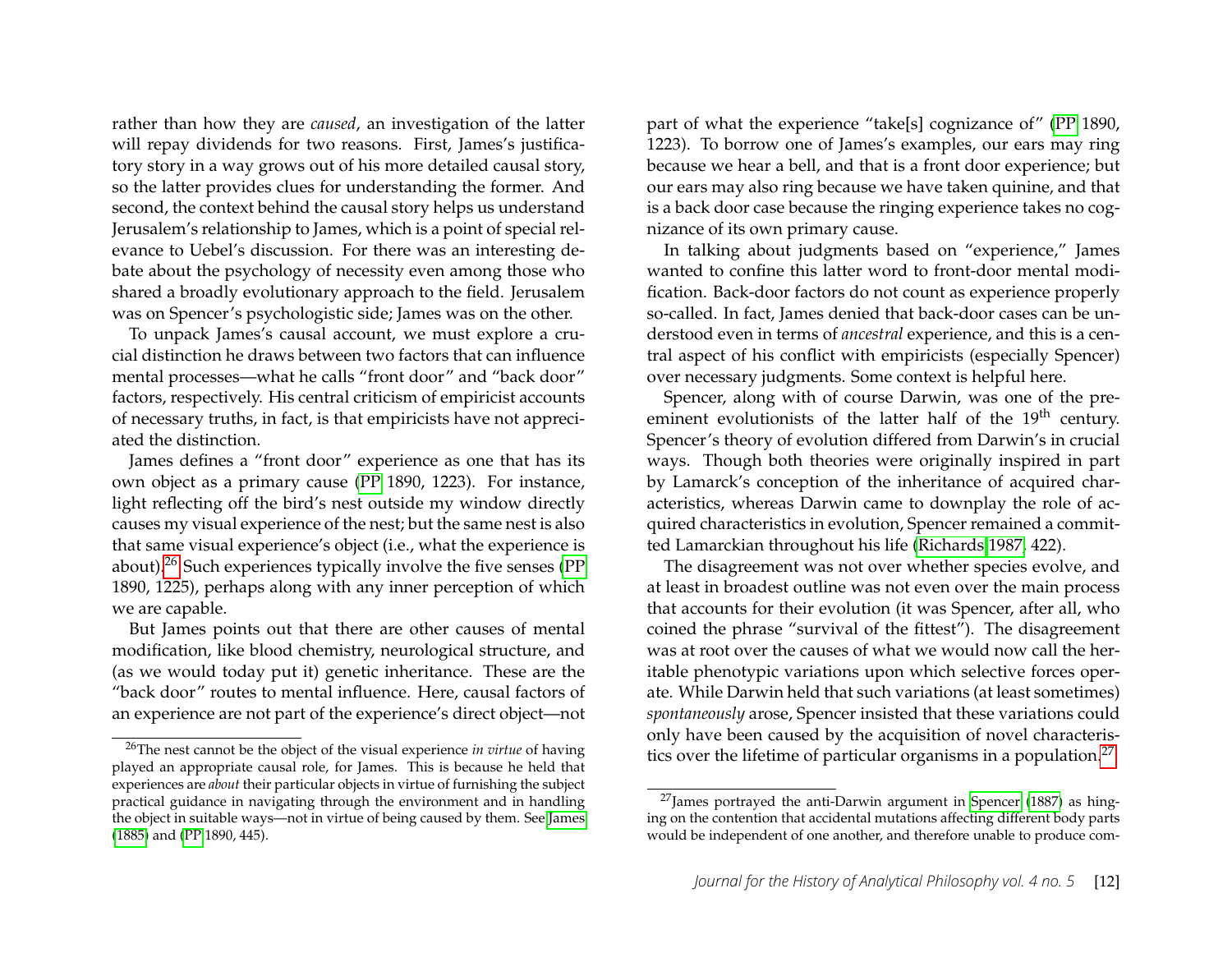Spencer's most famous interlocutor on this issue was not actually Darwin, but the German naturalist and inventor of the germ-plasm theory,<sup>[28](#page-13-0)</sup> August Weismann. Spencer and Weismann had a famous intellectual butting-of-heads that took place in the journal *Contemporary Review* starting in earnest in 1893.[29](#page-13-1) Weismann had created one of the first influential developmental theories in biology that effectively precluded the inheritance of acquired characteristics, and thus found himself defending what was at the time a very difficult position: that the inheritance of acquired characteristics was *impossible*, and should have *no* role in a proper evolutionary explanation (Churchill 1977, 453).<sup>[30](#page-13-2)</sup> Thus Weismann went a full step further than Darwin and launched a pointed attack on Larmarck's doctrine, sometimes using Spencer as a foil.

One important aspect of his early defense of Darwin is that James had latched onto just this Lamarckian feature of Spencer's conception of evolution in 1878 (in the essay dis-

cussed above),<sup>[31](#page-13-3)</sup> at least seven years before Weismann's position became known in Germany.[32](#page-13-4) Judging by his series of attacks on Spencer during the years 1878–90, James appears to have increasingly viewed the inheritance of acquired characteristics as the centerpiece of their debate. It is thus fitting that in an addendum to the final chapter in the *Principles*, James rejoiced in what he took (probably prematurely, as Spencer had yet to reply) to be Weismann's decisive attack on Lamarckian evolutionary theory. That final chapter had also been an extended critique of Spencer's view of the evolution of our capacity to make necessary judgments, as I have noted, and was completed (without the addendum) in 1885.

In the addendum, which was presumably written closer to 1890, James said that when he originally wrote the chapter he drew "a tentative conclusion to the effect that the origin of *most*

plex body plans that have integrated, inter-dependent parts; see [\(PP](#page-19-5) 1890, 1279). I thank Trevor Pearce for calling my attention to this passage. One should note that Darwin did accept the *occasional* efficacy of acquired characteristics in evolution (e.g., at [Darwin 1859/1975,](#page-19-14) 454), but he nevertheless did not lean heavily on that Lamarckian doctrine; see [Freeman](#page-19-15) [\(2000,](#page-19-15) 11ff.). Thus Darwin and Spencer's respective definitions of evolution were separated by a matter of emphasis, at least when it came to the inheritance of acquired characteristics.

<span id="page-13-0"></span><sup>&</sup>lt;sup>28</sup>This is a hereditary theory according to which germ cells are isolated from the rest of the body such that changes to other cells in the body (somatic cells) during an organism's lifetime do not affect the hereditary material passed on, through germ cells, to the next generation.

<span id="page-13-1"></span> $29$ Churchill notes that Weismann's early essays in heredity began to appear in *Nature* in 1885, though it took Spencer a few years to notice [\(Churchill 1977,](#page-19-16) 45–58). In [\(PP](#page-19-5) 1890), James was clearly responding to Weismann's earlier essays.

<span id="page-13-2"></span> $30$ To be precise, Weismann's prohibition on "inheritance of acquired characteristics" only extended to acquired characteristics in somatic cells, as [Winther](#page-21-15) [\(2001\)](#page-21-15) has shown; Weismann allowed that early developmental disturbances could cause heritable variations in germ cells; and James actually noted this subtlety at [\(PP](#page-19-5) 1890, 1278).

<span id="page-13-3"></span> $31$ See the emphasis on "spontaneous variation" and "spontaneity" at [\(EP](#page-20-4) 1878, 11–12, 19, 21). Trevor [Pearce](#page-21-16) [\(forthcoming\)](#page-21-16) has asked precisely when James became a committed Darwinian, which is more difficult to answer than might appear. I regard the references to "spontaneity" in the 1878 piece as at least suggestive, though Pearce attributes such early "spontaneity" references to the influence of Shadworth Hodgson, rather than Darwin. More suggestive evidence of Darwin's influence on James during this era comes from [Richards](#page-21-13) [\(1987,](#page-21-13) 425–26) , who quotes from lecture notes where James accused Spencer of "repeat[ing] the defects of Darwin's predecessors in biology." (Richards suggests that the notes are from an 1876 class, but in fact they are unlikely to have been written before 1878; for a note on the dating of this text, see [James 1988,](#page-20-15) 482–83 and for the text itself see [James 1988,](#page-20-15) 136–41.) And Pearce himself quotes from an 1868 letter in which James expresses reverence for Darwin (in [Pearce forthcoming;](#page-21-16) see [James 1992–2004,](#page-20-16) vol. 1, 38–39.)

<span id="page-13-4"></span><sup>&</sup>lt;sup>32</sup>Indeed, though Weismann was among the first to present a coherent theory that *prohibited* the inheritance of acquired characteristics, there had been a controversy about the *extent* of the efficacy of the inheritance of acquired characteristics since *On the Origin of Species* first appeared; and James had been thinking about this debate at least as early as 1868. In a book review that year on Armand de Quatrefages' *Rapport sur les Progrès de l'Anthropologie en France*, James wrote that "There has always been a great deal of controversy as to the extent of ... [the] modifying influence" of the environment in evolution; at [James](#page-20-17) [\(1987,](#page-20-17) 219).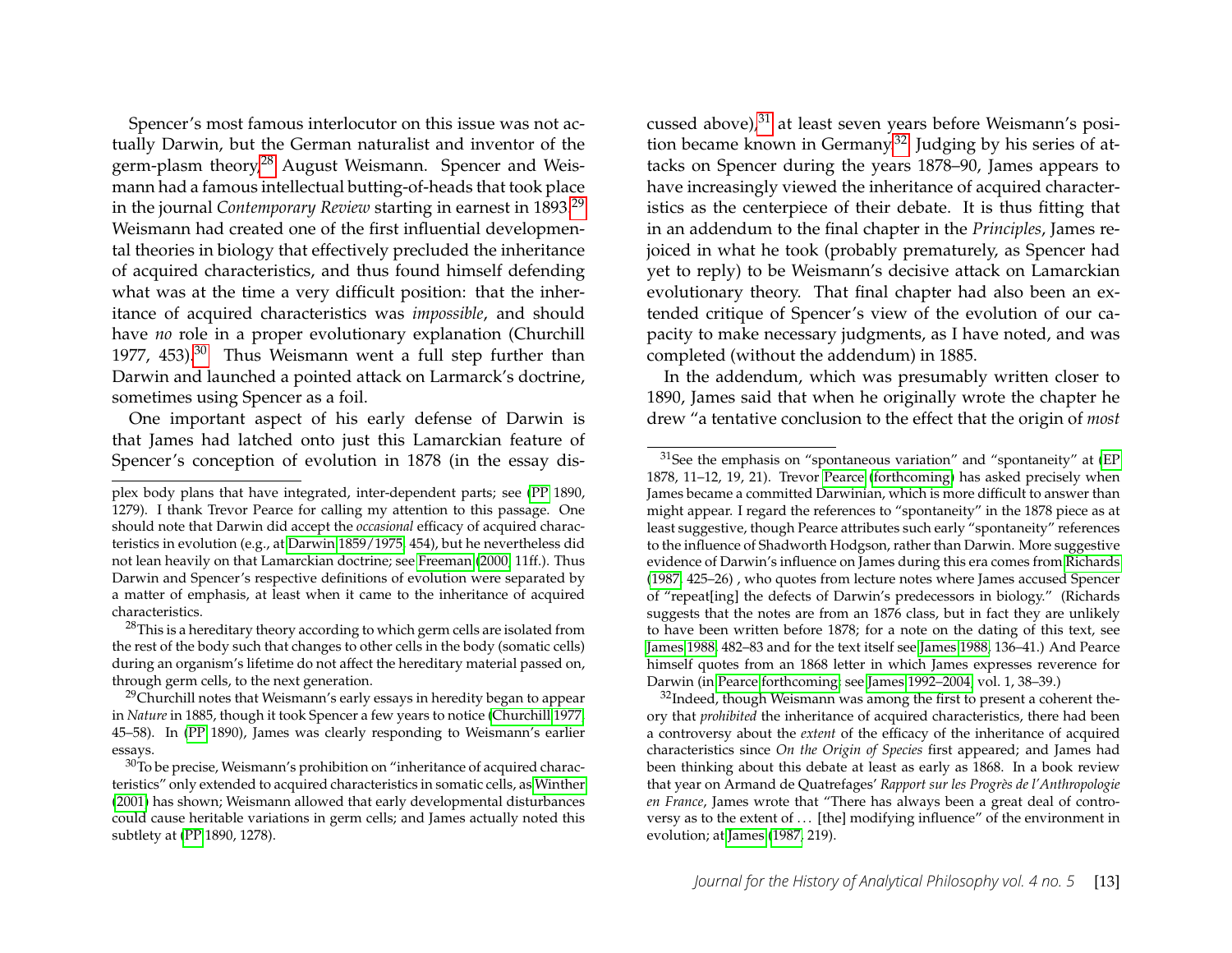of our instincts must certainly be deemed fruits of the backdoor method of genesis, and not of ancestral experience in the proper meaning of the term" [\(PP](#page-19-5) 1890, 1278, original italics). But now Weismann's "very serious attack upon the Lamarckian theory ... has at last excited such a widespread interest among naturalists that the whilom almost unhesitatingly accepted theory seems almost on the point of being abandoned" [\(PP](#page-19-5) 1890, 1278). After briefly reviewing Weismann's arguments, James triumphantly concluded that "[e]xperience-philosophy has failed to prove its point" [\(PP](#page-19-5) 1890, 1280). With the publication of these words, James appears to have considered his battle against Spencer won.[33](#page-14-0)

Now what has this controversy to do with necessary truths? The answer is that if there are no spontaneous variations of physical traits, and if we pass "without break" [\(Spencer](#page-21-8) [1873,](#page-21-8) I.294) from the physical to the mental, then there are no spontaneously-generated mental states either. James thought this was why Spencer mistakenly held that all mental states must come from "front door" experience, either in an organism's lifetime or in the lifetime of the organism's ancestors. But James held that such a view could not adequately explain how our perceptual and cognitive capacities evolved.

The ordinary evolutionist answer to this question is exceedingly simple-minded. The idea of most speculators seems to be that, since it suffices *now* for us to become acquainted with a complex object, that it should be simply *present* to us often enough, so it must be fair to assume universally that, with time enough given, the *mere presence* of the various objects and relations to be known must end by bringing about the latter's cognition, and that in this way all mental structure was from first to last evolved. Any ordinary Spencerite will tell you that just as the experience of blue

objects wrought into our mind the color blue, and hard objects got it to feel hardness, so the presence of large and small objects in the world gave it the notion of size, moving objects made it aware of motion, and objective successions taught it time. [\(PP](#page-19-5) 1890, 1226– 27)

James's Spencer says that environmental factors create new experiences, and the *capacity* to have these experiences gets passed on to offspring, such that there is literally an inheritance of acquired *mental* characteristics. The idea is that if an organism is visually bombarded by blue or hard objects long enough, then she somehow will start having blue or hard ideas; the *capacity* to have these ideas is then passed on to descendants.

But then what are we to say of our capacity to judge that two conceptions are necessarily alike? The Spencerian account seems to require that these judgments of necessary truths, too, are ultimately derived from "front door" perceptual experience. But James takes it that to do justice to the timelessness of necessary judgments, they cannot have been gained through experience—the judgments must occur to us "spontaneously." Otherwise we would have to say what is absurd, that "a single experience"—or at least a finite number of experiences— "would suffice to make us feel the neccessariness of [some] . . . relation" [\(PP](#page-19-5) 1890, 1238).[34](#page-14-1)

<span id="page-14-0"></span><sup>&</sup>lt;sup>33</sup>I want to remain agnostic on whether Weismann actually succeeded in showing, contra Spencer, that variation cannot be directed. For the argument that Spencer should actually be understood as the real victor in this debate, *see* [Pearce](#page-21-17) [\(2014,](#page-21-17) [2010,](#page-21-18) chap. 2).

<span id="page-14-1"></span><sup>34</sup>Here one arrives at another potential difficulty. Why is James's own "direct inspection" account immune from this criticism? He writes as though one "direct inspection" of ideal objects is enough to make us feel not only that they are *like* one another, but that they are *necessarily* alike. Perhaps his point is that the ideal objects of conceptions are *stipulated*, not perceived even through inner sense, so that when we once "see" a relation to hold between two stipulated conceptions, we know that that relation will *always* hold (and in that sense be necessary) because the conceptions themselves do not change. This account would make James's talk of "direct inspection" heavily metaphorical—what we are "inspecting" is perhaps something like an *intended meaning* rather than an inner image of some kind. A problem lingers, though, since we have already noted that James has an extensionalist account of the meaning of conceptions; see note [19](#page-9-2) above. This would make the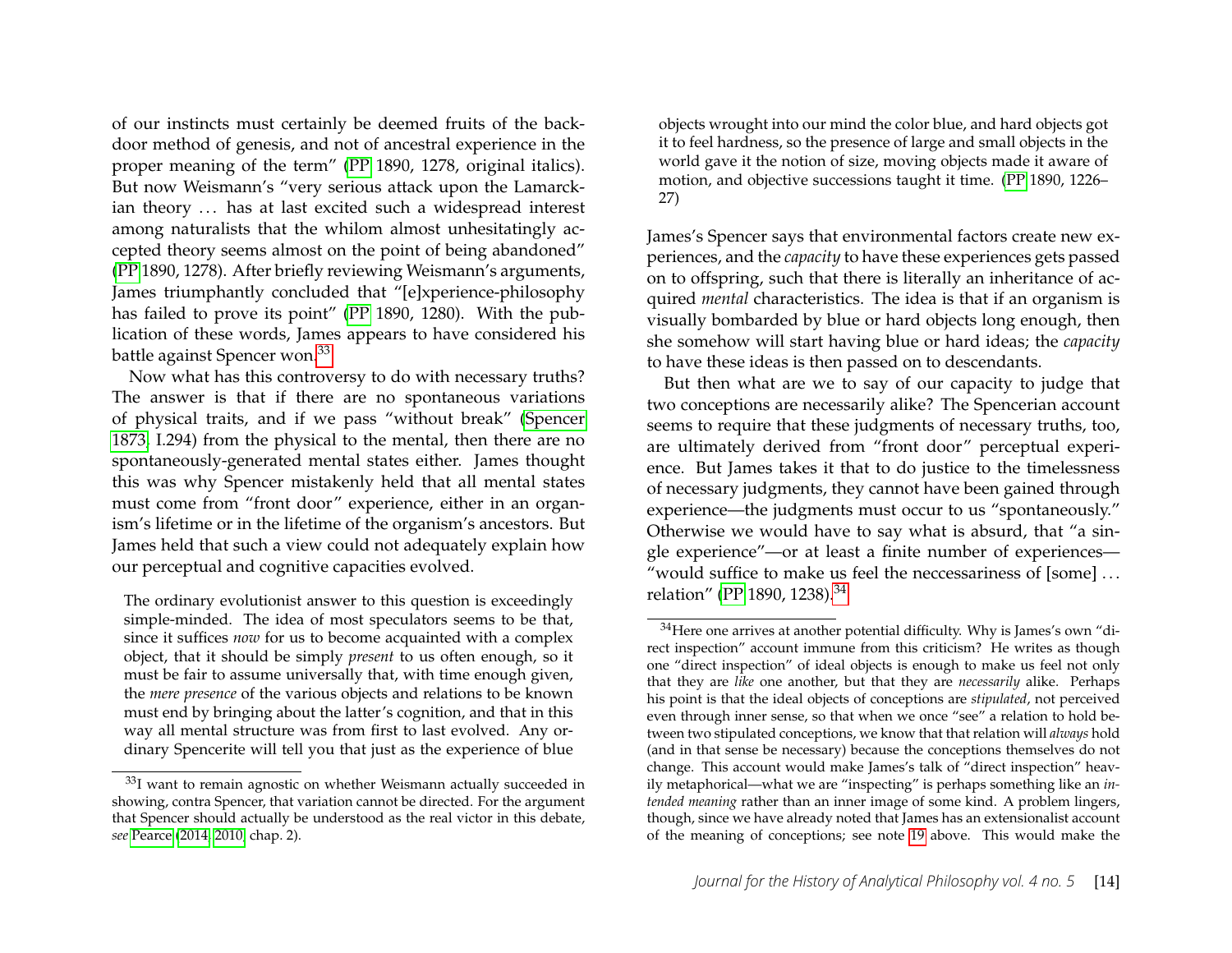I take James's point here to be psychological. He seems to assume that we *do* make reliable judgments of necessary truths, at least sometimes, and the question is about these judgments' psychological genesis. He makes the familiar point that simply amassing front-door experiences of, say, squares that have the property of being four-sided would tell us nothing about the modal force of the connection between squares and foursidedness—and Spencer's attempt to extend the mass of relevant experiences to those of our ancestors does nothing to address the problem.

James's solution is that a properly Darwinian, evolutionary account should chalk our necessary judgments up to *back door* mental modification, making the formation of *a priori* conceptions a matter of spontaneously-generated *ideas*, not ideas that enter the mind through perception.

THE PURE SCIENCES EXPRESS RESULTS OF COMPARISON

*exclusively; comparison is not a conceivable effect of the order in which outer impressions are experienced—it is one of the house-born* [i.e., "back door"] ... portions of our mental structure; therefore the pure *sciences form a body of propositions with whose genesis experience has nothing to do.* [\(PP](#page-19-5) 1890, 1237; original italics)

Judgments of necessary truths thus take on a stipulative character, for James—they are *generated* by "spontaneous" acts of comparison between "spontaneously" stipulated conceptions, not by any outer experience. James thus arrived at a kind of biological conventionalism about logic and mathematics ("the pure sciences").

#### **7. Justification of** *A Priori* **Conceptions and Judgments**

James makes clear in a discussion of geometry that it is precisely because experience has "nothing to do" with judgments of necessary truths that such judgments cannot be defeated by any experience:

Some say that the certainty of our belief in these [geometric] axioms is due to repeated experiences of their truth; others that it is due to an intuitive acquaintance with the properties of space. It is neither. ... Straight lines, planes, and parallels, as they figure in geometry, are mere inventions of our faculty for apprehending serial increase. The farther continuations of these forms, we say, *shall* bear the same relation to their last visible arts which these did to still earlier parts. ... If we mean by a parallel a line that will never meet a second line; and if we have one such line drawn through a point, any third line drawn through that point which does not coalesce with the first must be inclined to it, and if inclined to it must approach the second, i.e., cease to be parallel with it. No properties of outlying space need come in here: only a definite conception of uniform direction, and constancy in sticking to one's point. [\(PP](#page-19-5) 1890, 1251–52)

James was of course discussing Euclid's notorious parallels postulate. $35$  He was writing at a time when centuries of debate about whether or not this postulate was true (let alone obvious or necessary) was giving way to demonstrably consistent non-Euclidean geometries that *dispensed* with the postulate (for background, see [Sklar 1974,](#page-21-19) sec. B). The rise of such alternative geometries sparked questions about how our geometric systems relate to physical space, and James anticipated later forms of conventionalism by denying that our choice of geometry is empirical. Geometric judgments are indeed necessary,

<sup>&</sup>quot;meaning" of the conception just the ideal object itself, and we are back trying to understand what it is to "inspect" these things in a wholly non-perceptual, non-front-door way.

<span id="page-15-0"></span> $35$ This postulate says that given a line and a point outside the line, there is exactly one line that contains that point that never intersects the first line no matter how long either is extended.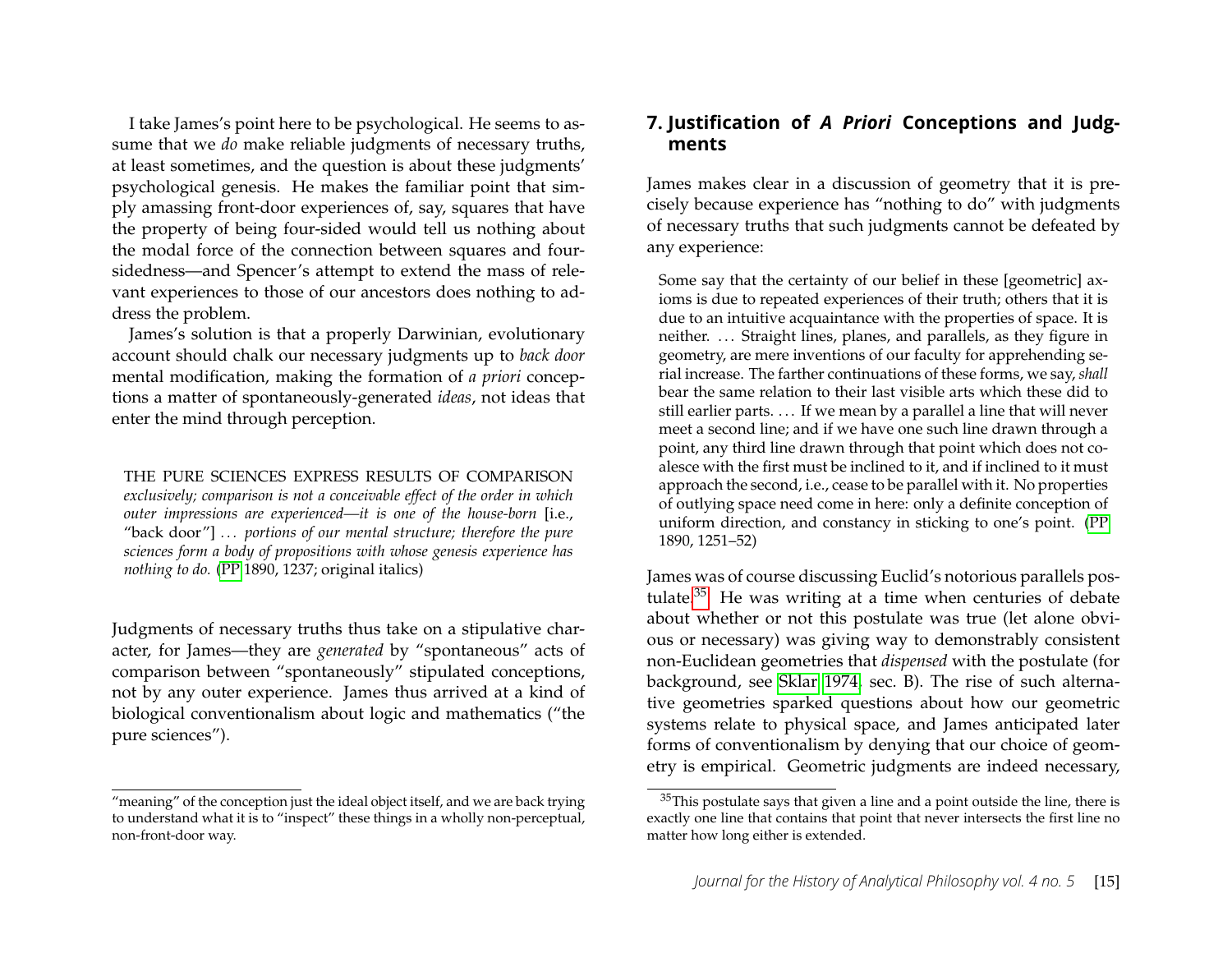but only in the sense that they are the result of "spontaneous" stipulations about how we "*shall*" define our geometric terms. Although his conventionalism about geometry was not as well worked out as someone like Poincaré's, James clearly held that the parallels postulate is necessary because "lines, planes, and parallels" are our own "inventions"—we *stipulate* what these conceptions pick out.

He was also clear that nothing *forces* us to accept Euclid's system over another consistent geometry, or even one form of logic over another—nothing, that is, beyond pragmatic considerations.

"God geometrizes," it used to be said; and it was believed that Euclid's elements literally reproduced his geometrizing. There is an eternal and unchangeable 'reason'; and its voice was supposed to reverberate in *Barbara* and *Celarent*. ... Up to about 1850 almost everyone believed that sciences expressed truths that were exact copies of a definite code of non-human realities. But the enormously rapid multiplication of theories in these latter days has well-nigh upset the notion of any one of them being a more literally objective kind of thing than another. There are so many geometries, so many logics, so many physical and chemical hypotheses, so many classifications, each one of them good for so much and yet not good for everything, that the notion that even the truest formula may be a human device and not a literal transcript has dawned upon us. [\(MT](#page-19-4) 1909, 40)

The truths of geometry and logic are not simple "copies" of the outer world. They are tools that may be used or left aside, depending on what kinds of tasks, if any, they are good for. And they are tools that are "created step by step by men, as fast as they successively conceive them" [\(MT](#page-19-4) 1909, 52).

How, finally, do such "*a priori*" bodies of truth apply to experience, as when we use geometry to construct a building, or arithmetic to compare physical magnitudes? A similarity with Lewis's later view is striking. Our spontaneously-generated conceptions are not independent of one another, for James. We

typically create "*ideal conceptions*" that "*form a determinate system*" [\(PP](#page-19-5) 1890, 1255). And although our judgments about these ideal systems are themselves eternal and totally independent of sense experience, whether these systems can fruitfully be applied *to anything in the world* is ultimately a pragmatic matter.

Only *hypothetically* can we affirm intuitive truths of real things—by *supposing*, namely, that real things exist which correspond exactly with the ideal subjects of the intuitive propositions.

If our senses corroborate the supposition all goes well. . . . [But networks of ideal conceptions] leave us as regards outer reality none the better for their possession. We still have to "go to our senses" to find what the reality is. The vindication of the intuitionist position is thus a barren victory. The eternal verities which the very structure of our mind lays hold of do not necessarily themselves lay hold on extra-mental being, nor have they, as Kant pretended later [footnote omitted], a legislating character even for all possible experience. They are primarily interesting only as subjective facts. They stand waiting in the mind, forming a beautiful ideal network; and the most we can say is that we *hope* to discover realities over which the network may be flung so that ideal and real may coincide. [\(PP](#page-19-5) 1890, 1257–58)

Systems of conceptions form a kind of net that "may be flung" over the empirical world. Until we attempt to do this, our conceptual systems may be beautiful, but in some sense we will not have fully *adopted* them in our practical lives.

Thus like Lewis after him, James distinguished such conceptions' being true *qua* conceptions (which, again, is a timeless and eternal matter) from their actually being adopted in experience.[36](#page-16-0) He wrote that when it came to applying *a priori* conceptions to the world, we are dealing with a relation "not of our

<span id="page-16-0"></span><sup>&</sup>lt;sup>36</sup>James frankly vacillated on what would become a hallmark of mature forms of conventionalism. As [Ben-Menahem](#page-18-4) [\(2006\)](#page-18-4) has argued, classic conventionalists regarded supposed necessary truths as disguised definitions, and *definitions are not themselves truth-apt*. Now James *sometimes* wrote as though judgments of necessity are disguised definitions, as in this *Pragmatism* passage: "Relations among purely mental ideas form another sphere where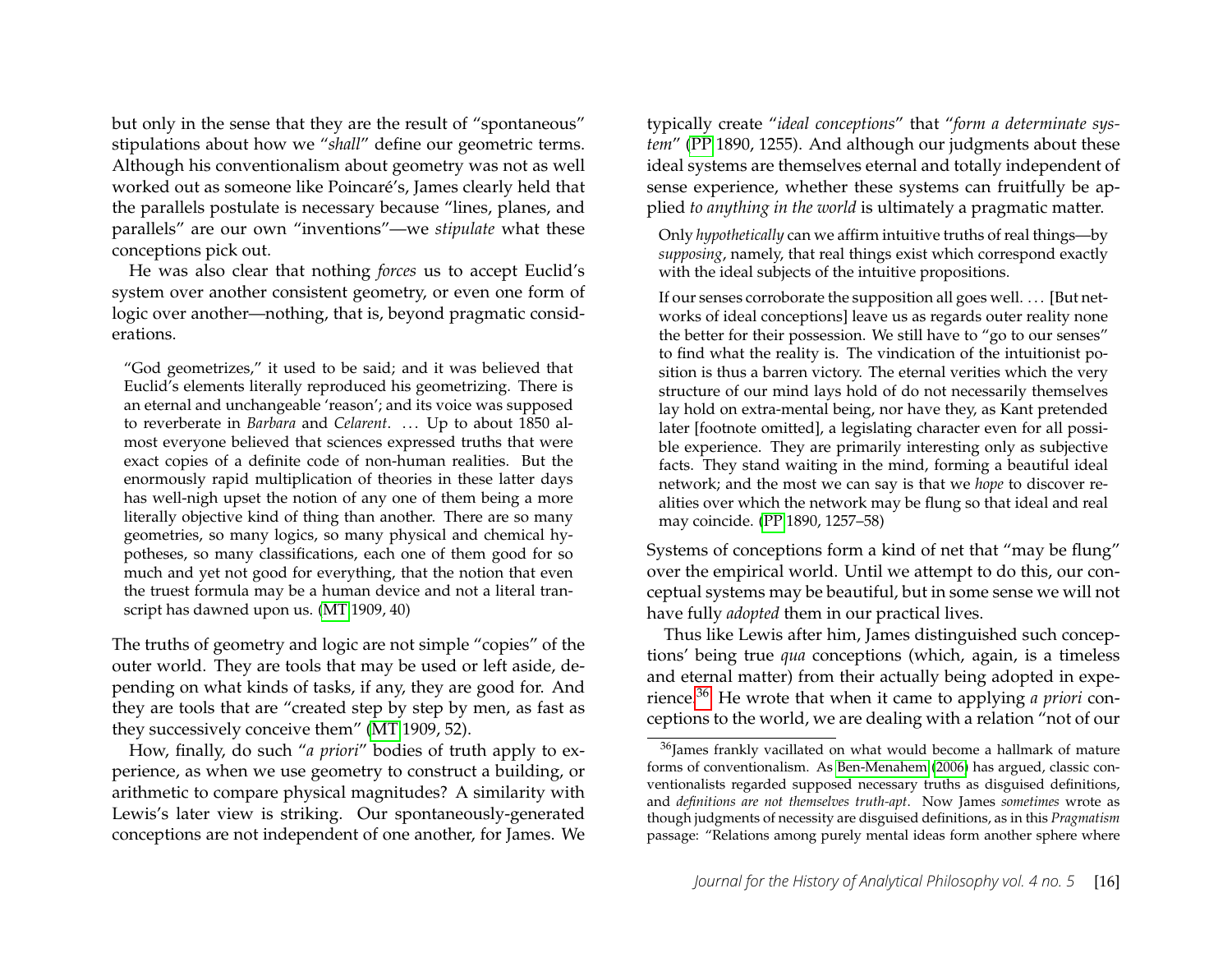ideas to non-human realities, but of conceptual parts of our experience to sensational parts." We retain those conceptual nets that "guide us to beneficial interaction with sensible particulars as they occur" [\(MT](#page-19-4) 1909, 51). James is rather metaphorical in his justificatory account, but the metaphor of a conceptual net of necessary judgments that can be adopted or discarded for pragmatic reasons is consonant with Lewis's notion that *a priori* judgments are "necessary as opposed to contingent, not as opposed to voluntary" [\(Lewis 1923,](#page-20-10) 169).

#### **8. James and the Relativized** *A Priori*

As we have now seen, *a priori* conceptions and judgments cannot have been drawn from "front door" experience, for James. They are the results of spontaneous inventions or stipulations, and we accept or reject networks of these stipulations according to their pragmatic value.

One way this bears on Uebel's historical account is that, although James's *de facto* representative among German-speaking philosophers was his translator Jerusalem, the two men were in fact quite far apart when it came to their respective accounts of the *a priori*. Jerusalem wrote, "[e]ven the most universal propositions of logic and mathematics are regarded only as sedimentations, as condensations of earlier experience" (quoted at [Uebel](#page-21-5) [2015,](#page-21-5) 12). Assuming he meant *perceptual* (i.e., front door) experience, Jerusalem was advocating precisely the sort of account *Spencer* had defended, and that James had steadfastly argued against. If Hahn, Neurath, and Frank were turned off of James early on because of psychologism concerns, it appears that these concerns have more to do with pragmatism's German proxy than with James's own actual account of the *a priori*.

Also, we saw in section [2](#page-2-2) that because he read the *Aufbau* as a form of verificationism, Frank thought Carnap advocated a kind of pragmatism. However, Frank (along with Hahn and Neurath) did not see how they could help themselves to the universally valid logical principles the *Aufbau* seems to need in order to reduce scientific statements to statements about what is immediately given. Wittgenstein's account of logical statements as tautologies was what helped them see past the allegedly "psychologistic" aspects of James's pragmatism and to connect it with the sort of verificationism they thought they saw in the *Aufbau*.

But a special irony emerges at this point, because there are several respects in which James's view bears a closer kinship to the kind of project neo-Kantian readers have found in the *Aufbau* (and in logical positivism more generally) than to verificationism. For one thing, it should now be clear that James was *not* tempted by empiricism or verificationism *about logic*. His stipulative account foreshadowed the sort of "relativized" *a priori* that neo-Kantian interpreters of logical positivism have emphasized.[37](#page-17-0) According to the relativized account, *a priori* principles are necessary in the sense that they are preconditions for making empirical descriptions intelligible and precise. But no one set of principles is necessary in the sense of being forced on us by the structure of the mind or anything else. We adopt or reject these principles for reasons that are ultimately pragmatic.

Similarly, James saw the application of networks of *a priori* judgments to experience as a pragmatic matter. In fact, when

true and false beliefs obtain, and here the beliefs are absolute, or unconditional. When they are true they bear the name either of *definitions or of principles*. It is either a principle or a definition that 1 and 1 make 2, that 2 and 1 make 3, and so on  $\ldots$ " [\(James 1907/1975,](#page-19-17) 100). Whatever he might mean by "principle," the fact that James characterized necessary truths using the word "definitions" suggests a genuine conventionalism in Ben-Menahem's sense. But a few sentences later he says of these judgments "once true, always true." So James apparently held that even though *a priori*, necessary judgments are stipulative, they are somehow truth-apt. He did not attempt to show how these two views are compatible, at least not in any passage I have found.

<span id="page-17-0"></span><sup>37</sup>Two standard sources for this notion of a relativized *a priori* are [Friedman](#page-19-0) [\(1999\)](#page-19-0) and [\(2001\)](#page-19-18).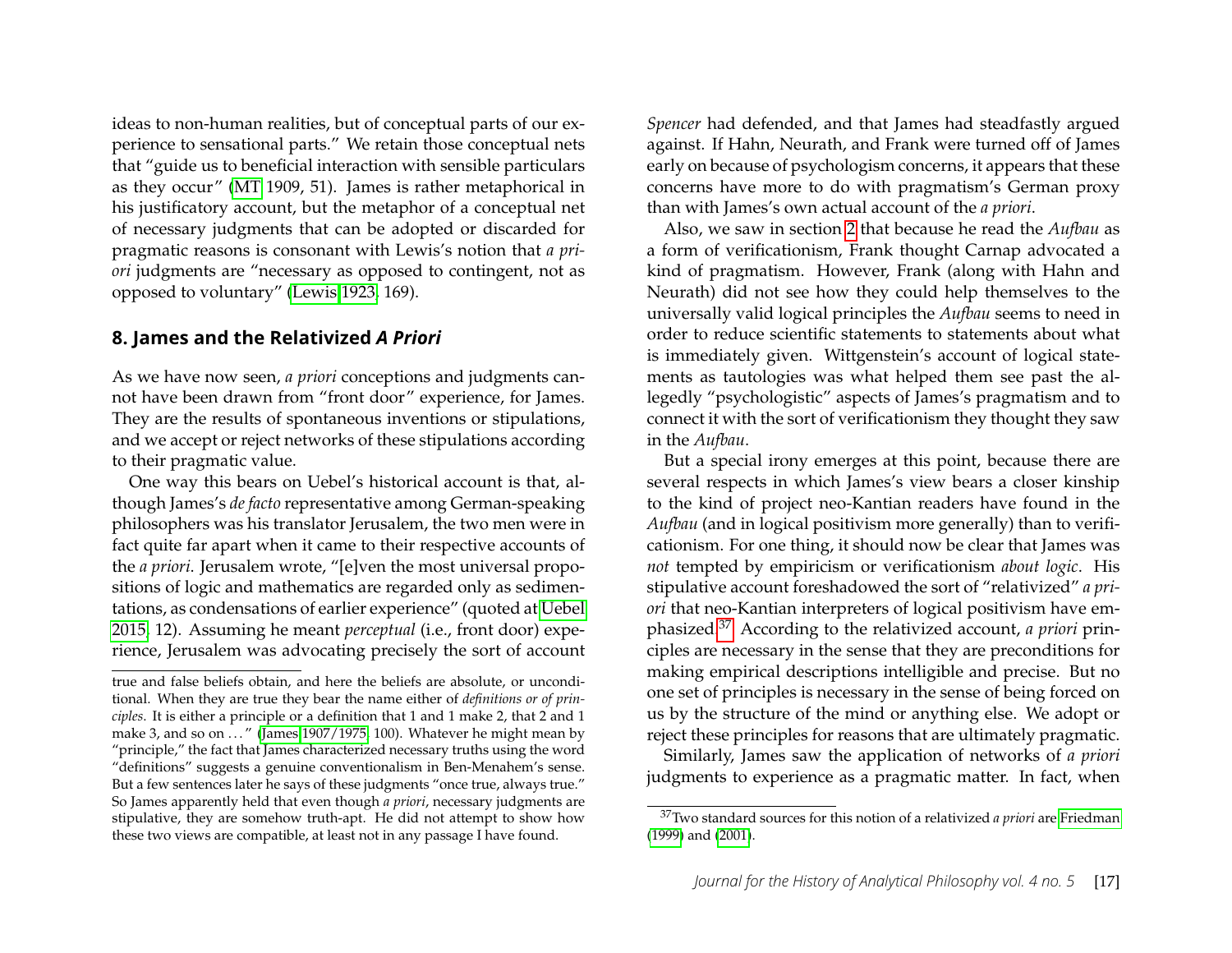James actually applied *a priori* judgments in his own psychology, his explicit intent was to help solve the practical problem of figuring out how to divide labor between psychology and neighboring fields, notably philosophy. He contended that by establishing an *a priori* conception of the mind's "ultimate" [\(PP](#page-19-5) 1890, 16) nature insofar as scientific psychology was to be concerned, he could effectively demarcate the field from its encroaching neighbors—but precisely which mental features we treat as "ultimate" is a purely pragmatic, stipulative matter, for James. (For a comparison between the relativized *a priori* and James's account of the role presuppositions play in psychology, see [Klein 2008.](#page-20-3))

What is more, James did not just reject verificationism (or psychologism) about logic. He also could not have accepted the usual assumptions behind verificationism about meaning in general, because he rejected the notion that we have incorrigible access to any sensory "given" [\(Klein forthcoming\)](#page-20-1). So if Hahn, Frank, and Neurath thought they recognized a kinship between James's pragmatism and a form of verificationism in the *Aufbau* that reduces scientific claims to statements about the *allegedly incorrigible* deliverances of sense experience, they were mistaken on this count as well. James certainly sought the "cash value" of speculative statements in experience, but he made no claims to certainty whatever when it came to our experience reports. (This point is quite explicit in the opening pages of [James](#page-19-19) [1884.](#page-19-19))

Nevertheless, whether or not members of the first Vienna circle had a charitable grasp of James's account of the *a priori*, Uebel is surely right to see a kinship on other matters. Hahn, Frank, and Neurath's view of scientific theories as *instruments* that are ultimately to be evaluated in terms of how well they help us manipulate our environments would have had a clear appeal to James, and this general approach seems far more central to his pragmatist project than any particular account of the *a priori*. What is more, Neurath and his colleagues' rejection of the notion that science is successful when it faithfully *copies* the physical world is a deeply pragmatist attitude as well.

Finally, let me say that the complaints I have raised focus primarily on the way Hahn, Frank, Neurath, and indeed Jerusalem read James rather than on the way Uebel has read his subjects. To return to a figure with which I opened, in a garden as crosspollinated as that of early 20<sup>th</sup>-century scientific philosophy, it can be excruciatingly difficult to distinguish offspring from parent from accidental look-alike. Uebel has given us as careful a philosophical botany as one could hope for.

> **Alexander Klein** Cal State Long Beach alexander.klein@csulb.edu

#### **References**

- <span id="page-18-3"></span>Beaney, Michael, 2007. "C. I. Lewis: Pragmatism and Analysis." In *The Analytic Turn: Analysis in Early Analytic Philosophy and Phenomenology*, edited by Michael Beaney, pp. 178–95. New York: Routledge.
- <span id="page-18-4"></span>Ben-Menahem, Yemima, 2006. *Conventionalism*. Cambridge: Cambridge University Press.
- <span id="page-18-0"></span>Bordogna, Francesca, 2008. *William James at the Boundaries: Philosophy, Science, and the Geography of Knowledge*. Chicago: University of Chicago Press.
- <span id="page-18-1"></span>Carnap, Rudolf, 1934/1937. *The Logical Syntax of Language*, translated by Amethe Smeaton. London: K. Paul, Trench, Trubner & Co.
- <span id="page-18-2"></span>, 1950. "Empiricism, Semantics and Ontology." *Revue Internationale de Philosophie* 4: 20–40.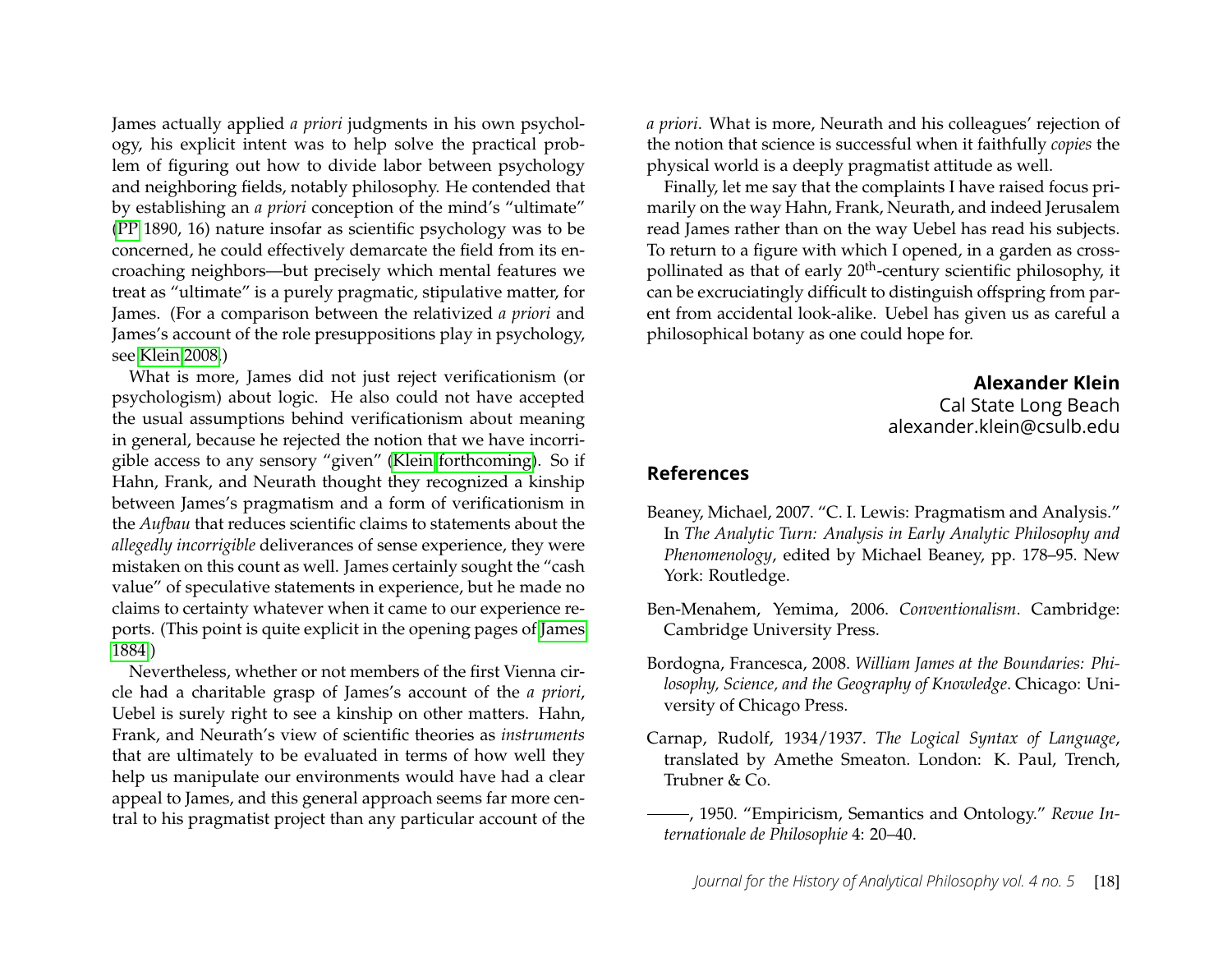- <span id="page-19-16"></span>Churchill, Frederick, 1977. "The Weismann-Spencer Controversy over the Inheritance of Acquired Characters." In *Human Implications of Scientific Advancement: Proceedings of the XVth International Congress for the History of Science*, edited by Eric G. Forbes, pp. 451–68. Edinburgh: Edinburgh University Press.
- <span id="page-19-14"></span>Darwin, Charles, 1859/1975. *On the Origin of Species by Means of Natural Selection, or, the Preservation of Favoured Races in the Struggle for Life*. Cambridge, MA: Harvard University Press.
- <span id="page-19-3"></span>Dilworth, David A, 2011. "Peirce's Objective Idealism: A Reply to T. L. Short's 'What Was Peirce's Objective Idealism?'" *Cognitio: Revista de Filosofia* 12: 53–74.
- <span id="page-19-12"></span>Duvernoy, Russell J., forthcoming. "'Concepts' and Continuity: Onto-Epistemology in William James." *Transactions of the Charles S. Peirce Society* .
- <span id="page-19-15"></span>Freeman, Derek, 2000. "The Evolutionary Theories of Charles Darwin and Herbert Spencer." In *Herbert Spencer: Critical Assessments*, vol. 2 of 4, edited by John Offer, pp. 5–69. London: Routledge.
- <span id="page-19-6"></span>Friedman, Michael, 1987. "Carnap's *Aufbau* Reconsidered." *Noûs* 21: 521–45.
- <span id="page-19-0"></span>, 1999. *Reconsidering Logical Positivism*. Cambridge: Cambridge University Press.
- <span id="page-19-1"></span>, 2000. *A Parting of the Ways: Carnap, Cassirer, and Heidegger*. Chicago: Open Court.
- <span id="page-19-18"></span>, 2001. *Dynamics of Reason*. Stanford: CSLI Publications.
- <span id="page-19-10"></span>Godfrey-Smith, Peter, 2014. "Quine and Pragmatism." In *A Companion to W. V. O. Quine*, edited by Gilbert Harman and Ernest Lepore, pp. 54–68. Malden, MA: Wiley-Blackwell.
- <span id="page-19-8"></span>Gould, Stephen J. and Richard C. Lewontin, 1979. "The Spandrels of San Marco and the Panglossian Paradigm: A Critique of the Adaptationist Programme." *Proceedings of the Royal Society of London*, Series B 205: 581–98.
- <span id="page-19-2"></span>Isaac, Joel, 2005. "W. V. Quine and the Origins of Analytic Philosophy in the United States." *Modern Intellectual History* 2: 205–34.
- <span id="page-19-7"></span>James, William, 1878. "Remarks on Spencer's Definition of Mind as Correspondence." Reprinted in [James](#page-20-4) [\(1978\)](#page-20-4), pp. 7– 22.
- <span id="page-19-19"></span>, 1884. "On Some Omissions of Introspective Psychology." *Mind* 9: 1–26.
- <span id="page-19-13"></span>, 1885. "On the Function of Cognition." *Mind* 10: 27–44.
- <span id="page-19-5"></span>, 1890/1981. *The Principles of Psychology*, edited by Frederick H. Burkhardt, Fredson Bowers and Ignas K. Skrupskelis, *The Works of William James*. Cambridge, MA: Harvard University Press.
- <span id="page-19-9"></span>, 1891. "The Moral Philosopher and the Moral Life." *International Journal of Ethics* 1: 330–54.
- <span id="page-19-11"></span>, 1897/1979. *The Will to Believe and Other Essays in Popular Philosophy*, edited by Frederick H. Burkhardt, Fredson Bowers and Ignas K. Skrupskelis, *The Works of William James*. Cambridge, MA: Harvard University Press.
- <span id="page-19-17"></span>, 1907/1975. *Pragmatism*, edited by Fredson Bowers and Ignas K. Skrupskelis, *The Works of William James*. Cambridge, MA: Harvard University Press.
- <span id="page-19-4"></span>, 1909/1978. *The Meaning of Truth*, edited by Frederick H. Burkhardt, Fredson Bowers and Ignas K. Skrupskelis, *The*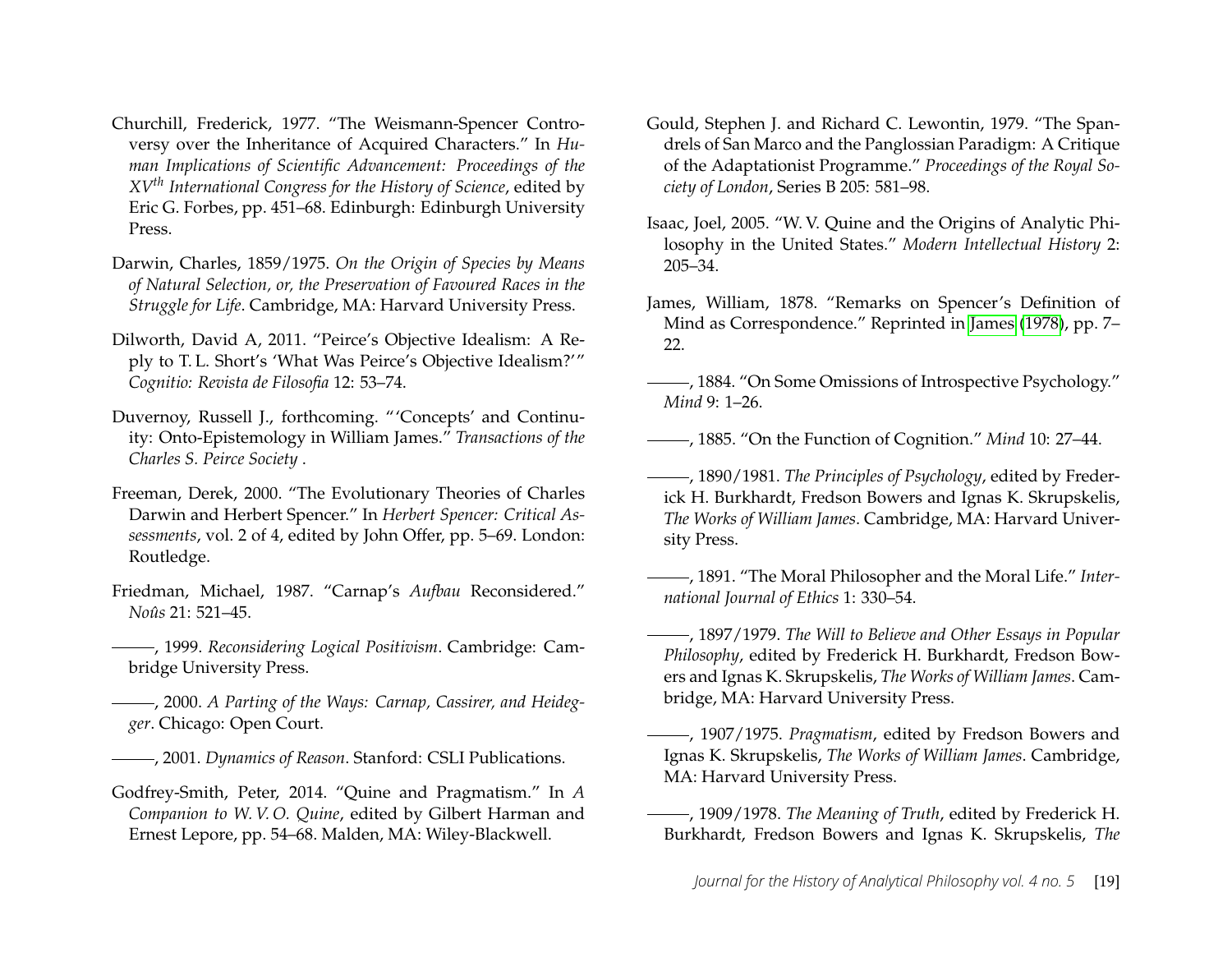*Works of William James*. Cambridge, MA: Harvard University Press.

- <span id="page-20-14"></span>, 1911/1979. *Some Problems of Philosophy*, edited by Frederick H. Burkhardt, Fredson Bowers and Ignas K. Skrupskelis, *The Works of William James*. Cambridge, MA: Harvard University Press.
- <span id="page-20-4"></span>, 1978. *Essays in Philosophy*, edited by Frederick H. Burkhardt, Fredson Bowers and Ignas K. Skrupskelis, *The Works of William James*. Cambridge, MA: Harvard University Press.
- <span id="page-20-17"></span>, 1987. *Essays, Comments and Reviews*, edited by Frederick H. Burkhardt, Fredson Bowers and Ignas K. Skrupskelis, *The Works of William James*. Cambridge, MA: Harvard University Press.
- <span id="page-20-15"></span>, 1988. *Manuscript Lectures*, edited by Frederick H. Burkhardt, Fredson Bowers and Ignas K. Skrupskelis, *The Works of William James*. Cambridge, MA: Harvard University Press.
- <span id="page-20-16"></span>, 1992–2004. *The Correspondence of William James*, edited by Ignas K. Skrupskelis and Elizabeth M. Berkeley, 12 vols. Charlottesville: University Press of Virginia.
- <span id="page-20-3"></span>Klein, Alexander, 2008. "*Divide Et Impera!* William James's Pragmatist Tradition in the Philosophy of Science." *Philosophical Topics* 36: 129–66.
- <span id="page-20-13"></span>, 2009. "On Hume on Space: Green's Attack, James's Empirical Response." *Journal of the History of Philosophy* 47: 415– 49.
- <span id="page-20-9"></span>, 2012. "Review of Francesca Bordogna, *William James at the Boundaries*." *HOPOS: The Journal for the International Society for the History of Philosophy of Science* 2: 161–66.
- <span id="page-20-8"></span>, 2013. "Pragmatism." In *The Bloomsbury Encyclopedia of Utilitarianism*, edited by James E. Crimmins, pp. 438–40. London: Bloomsbury Academic.
- <span id="page-20-1"></span>, forthcoming. "Russell on Acquaintance with Spatial Properties: The Significance of James." In *Innovations in the History of Analytical Philosophy*, edited by Sandra Lapointe and Christopher Pincock. Basingstoke: Palgrave Macmillan.
- <span id="page-20-2"></span>Kuklick, Bruce, 1977. *The Rise of American Philosophy: Cambridge, Massachusetts, 1860–1930*. New Haven: Yale University Press.
- <span id="page-20-5"></span>Kusch, Martin, 1995. *Psychologism: A Case Study in the Sociology of Philosophical Knowledge*. London: Routledge.
- <span id="page-20-10"></span>Lewis, Clarence Irving, 1923. "A Pragmatic Conception of the A Priori." *The Journal of Philosophy* 20: 169–77.
- <span id="page-20-11"></span>, 1926. "The Pragmatic Element in Knowledge." *University of California Publications in Philosophy* 6: 205–27.
- <span id="page-20-7"></span>Lloyd, Elisabeth A., 2001. "Units and Levels of Selection: An Anatomy of the Units of Selection Debates." In *Thinking About Evolution: Historical, Philosophical, and Political Perspectives*, edited by Rama S. Singh, Costas B. Krimbas, Diane B. Paul, and John Beatty, pp. 267–91. New York: Cambridge University Press.
- <span id="page-20-0"></span>Misak, Cheryl, 2013. *The American Pragmatists*. Oxford: Oxford University Press.
- <span id="page-20-12"></span>Myers, Gerald E., 1986. *William James: His Life and Thought*. New Haven: Yale University Press.
- <span id="page-20-6"></span>Offer, John, 2014. "Herbert Spencer." In *The Oxford Handbook of British Philosophy in the Nineteenth Century*, edited by W. J. Mander, pp. 257–84. Oxford: Oxford University Press.